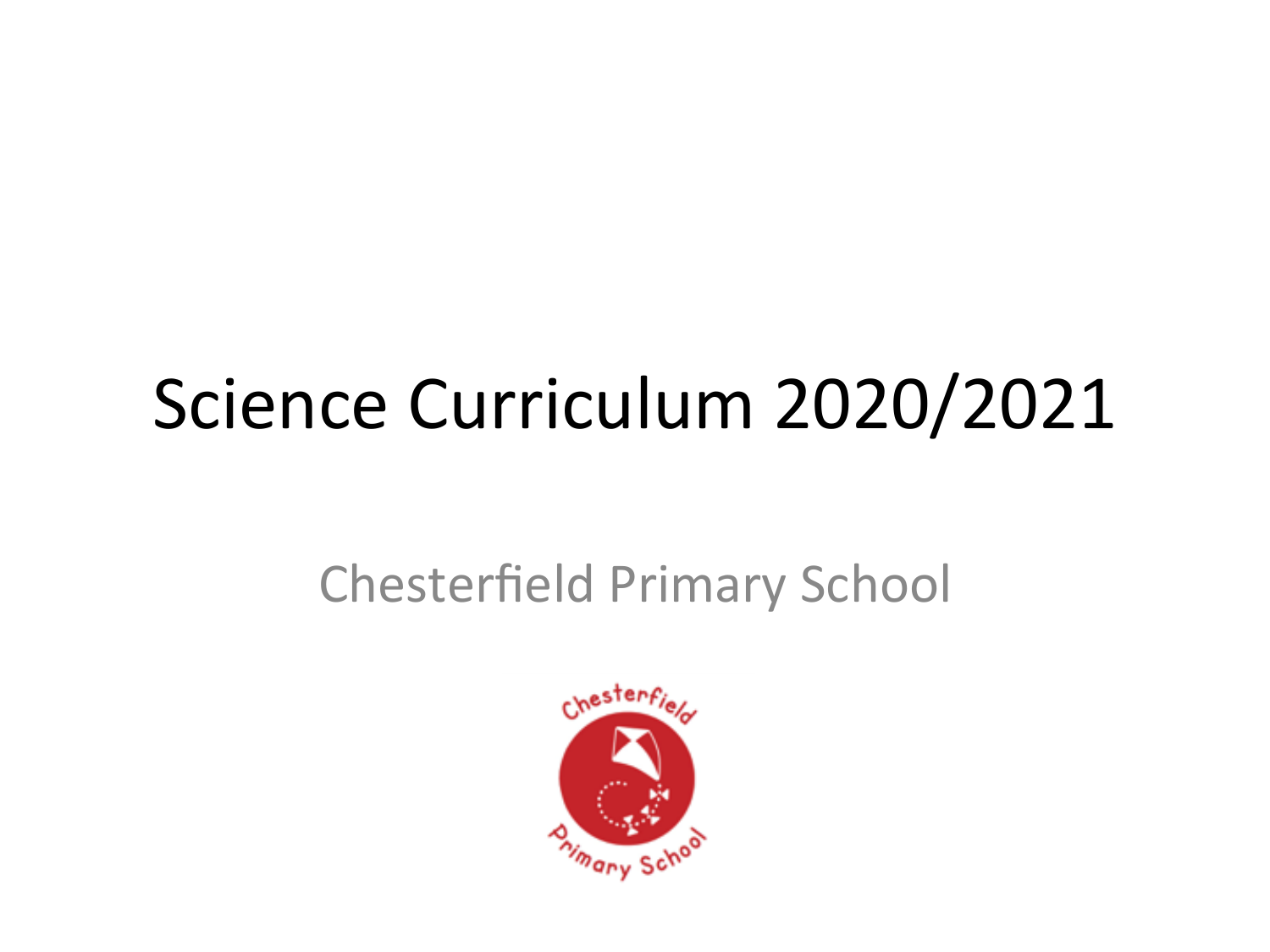#### chesterfie **Science Overview - EYFS progression of skills**

**EYFS** 

#### **Understanding the world**

| 22-36 months       | Learns that he/she has similarities and differences that connect him/her to and distinguish him/her from others               |
|--------------------|-------------------------------------------------------------------------------------------------------------------------------|
|                    | Notices detailed features of objects in his/her environment                                                                   |
|                    | Operates mechanical toys e.g. turns the knob on a wind-up toy or pulls back on a friction car.                                |
| 30-50 months       | Can talk about some of the things he/she has observed such as plants, animals, natural and found objects                      |
|                    | Comments and asks questions about aspects of his/her familiar world such as the place where he/she lives or the natural world |
|                    | Talks about why things happen and how things work                                                                             |
|                    | Is developing an understanding of growth, decay and changes over time                                                         |
|                    | Shows care and concern for living things and the environment                                                                  |
| 40-60 months       | Looks closely at similarities and differences in relation to places, objects, materials and living things                     |
|                    | Talks about the features of his/her own immediate environment and how environments might vary from one to another             |
| (ELG)              | Knows about similarities and differences in relation to places, objects, materials and living things                          |
|                    | Makes observations of animals and plants and explains why some things occur, and talk about changes                           |
| $40 - 60$ months + | Describes some actions which people in his/her own community do that help to maintain the area he/she lives in                |
|                    | Knows that the living environment and living things are influenced by human activity                                          |
| (ELG Exc)          | Knows the properties of some materials and can suggest some of the purposes they are used for                                 |
|                    | Demonstrates familiarity with basic scientific concepts such as floating, sinking, experimenting                              |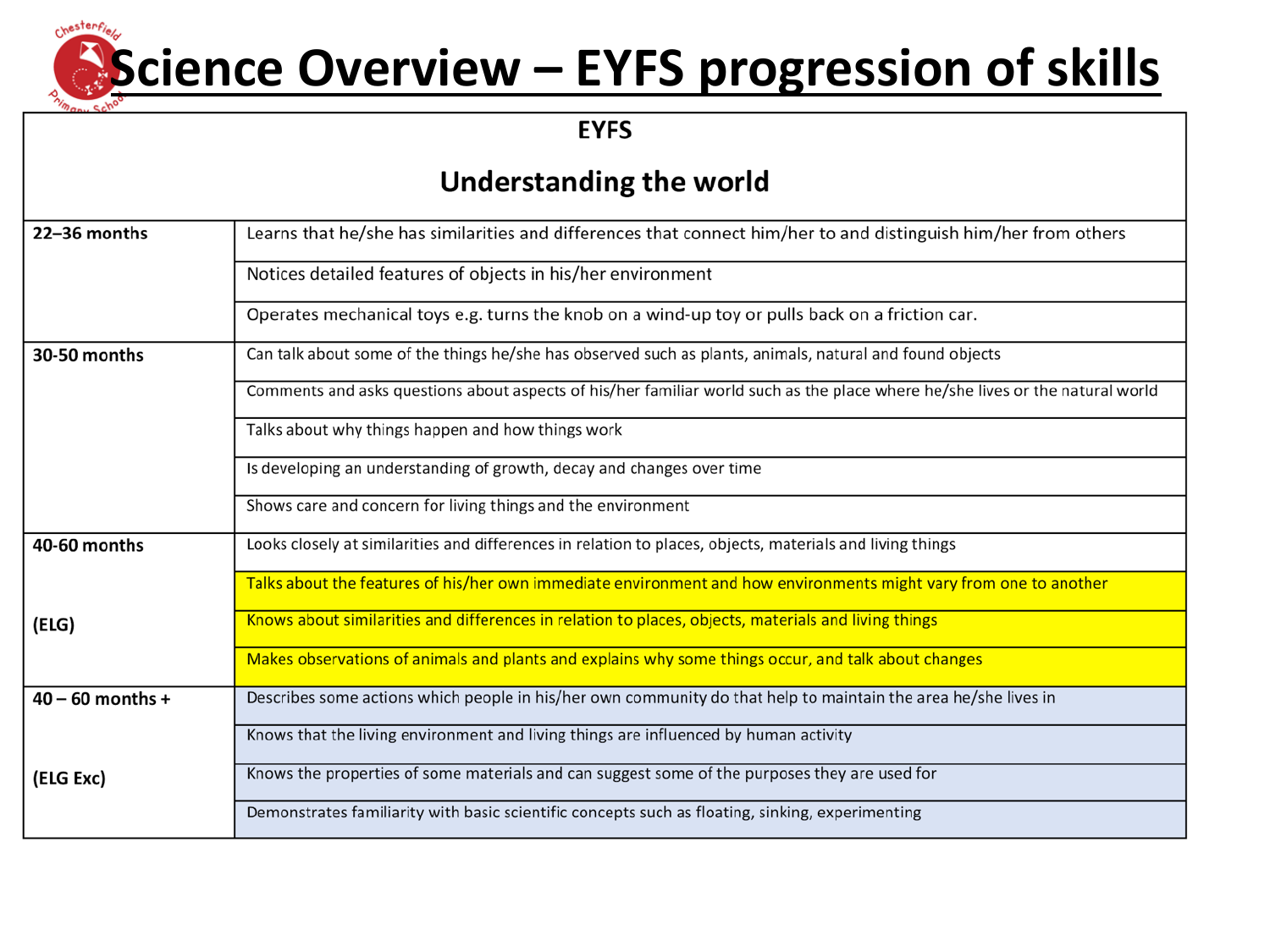

## **Science Overview – EYFS**

|                    | <b>Autumn 1</b>                                                                                                                                                                                                                                                                                  | <b>Autumn 2</b>                                                                                                                                                                                                                                                                                                  | <b>Spring 1</b>                                                                                                                                                                                                                                                                                                                                            | <b>Spring 2</b>                                                                                                                                                                                                                                                                                                                                                                          | <b>Summer 1</b>                                                                                                                                                                                                                                                                                                                                                                    | <b>Summer 2</b>                                                                                                                                                                                                         |
|--------------------|--------------------------------------------------------------------------------------------------------------------------------------------------------------------------------------------------------------------------------------------------------------------------------------------------|------------------------------------------------------------------------------------------------------------------------------------------------------------------------------------------------------------------------------------------------------------------------------------------------------------------|------------------------------------------------------------------------------------------------------------------------------------------------------------------------------------------------------------------------------------------------------------------------------------------------------------------------------------------------------------|------------------------------------------------------------------------------------------------------------------------------------------------------------------------------------------------------------------------------------------------------------------------------------------------------------------------------------------------------------------------------------------|------------------------------------------------------------------------------------------------------------------------------------------------------------------------------------------------------------------------------------------------------------------------------------------------------------------------------------------------------------------------------------|-------------------------------------------------------------------------------------------------------------------------------------------------------------------------------------------------------------------------|
| <b>Nurs</b><br>ery | All about me<br>Knows some of the things that<br>make them unique, and can<br>talk about some of the<br>similarities and differences in<br>relation to friends or family<br>Knows how to operate simple<br>equipment, e.g. turns on CD<br>player and uses remote<br>control.<br>Personal hygiene | An adventure in space<br>Talks about why things<br>happen and how things<br>work.<br>Shows an interest in<br>technological toys with<br>knobs or pulleys                                                                                                                                                         | Amazing animal<br>Can talk about some of the<br>things they have observed<br>such as plants, animals,<br>natural and found objects.<br>Developing an<br>understanding of growth,<br>decay and changes over<br>time.<br>Shows care and concern<br>for living things and the<br>environment.<br>How do we care for an<br>animal?<br>How can animals help us? | Magic garden<br>Talks about why things<br>happen and how things<br>work.<br>Developing an<br>understanding of growth,<br>decay and changes over<br>time.<br>Shows care and concern<br>for living things and the<br>environment.<br>Talking about healthy<br>foods.<br>How do we care for the<br>garden?                                                                                  | <b>Story time</b><br>Uses various construction<br>materials.<br>Observe the effects of activity<br>on their bodies                                                                                                                                                                                                                                                                 | Let's all go on a summer<br>holiday<br>Talking about changes<br>that have happened<br>through the year and<br>upcoming changes $-$ e.g.<br>going to "big school".<br>Observe the effects of<br>activity on their bodies |
| Rece<br>$ $ ption  | All about me<br>Talk about what makes us<br>special.<br>Discuss caring for plants in the<br>playground.<br>Look at how things work in the<br>classroom.                                                                                                                                          | Transport?<br>Why is it good to walk<br>sometimes? What other<br>types of transport can<br>give us exercise?<br>Use tools to effect<br>changes to materials<br>Exploring which vehicles<br>move fast and which<br>move slowly.<br>Similarities and<br>differences between<br>vehicles.<br><b>Exploring ramps</b> | People who help us                                                                                                                                                                                                                                                                                                                                         | <b>Animal world</b><br>Look at different animals<br>and discuss their features:<br>spots, stripes, fur, feathers<br>etc - reasons for these<br>differences.<br>Animal habitats and<br>environments and reasons<br>for this.<br>Life cycles of animals $-$<br>butterflies and chicks -<br>observe changes over<br>time.<br>Animal visits such as: bees,<br>snakes.<br>Importance of sleep | Growing<br>How do we change? (Birth to<br>present time and beginning<br>of reception to the end)<br>How will we change in the<br>future?<br>Why is a healthy diet<br>important?<br>Looking after the<br>environment<br>Planting<br>Developing an understanding<br>of growth, decay and changes<br>over time.<br>Exploring changes in state<br>(melting, boiling) whilst<br>cooking | Once upon a time                                                                                                                                                                                                        |
|                    | Taught across the year<br>Materials - what materials are best to make a car or boat? Junk modelling and creative activities<br>Food – Cooking where possible with discussions about changes in state / heating / cooling.                                                                        |                                                                                                                                                                                                                                                                                                                  |                                                                                                                                                                                                                                                                                                                                                            |                                                                                                                                                                                                                                                                                                                                                                                          |                                                                                                                                                                                                                                                                                                                                                                                    |                                                                                                                                                                                                                         |

Although topics are planned these may change based on the interests of the children - all outcomes will be covered by the end of the year regardless but may not be taught as part of the specified topic or theme.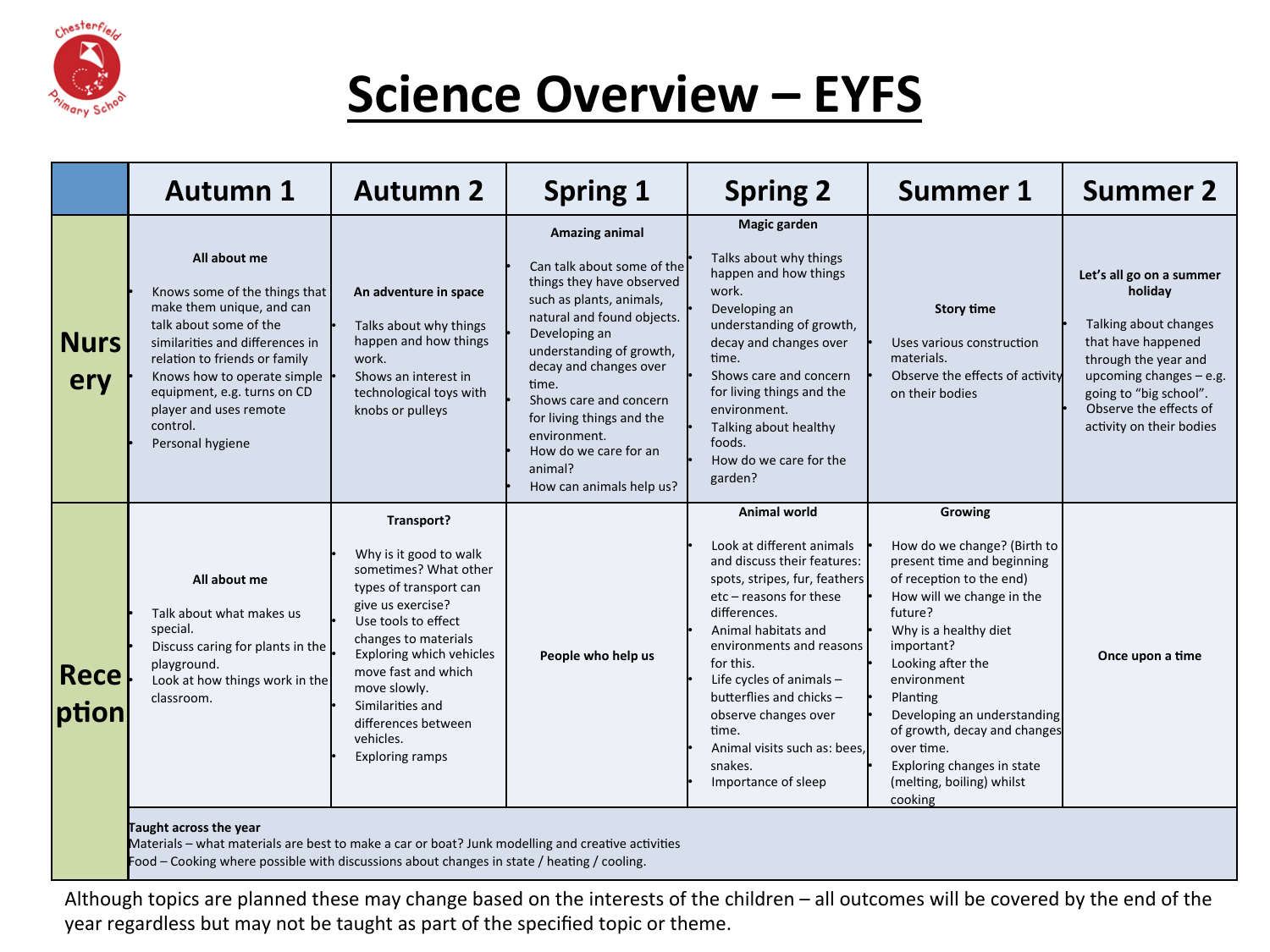

**Science Overview with approximate weekly guide to lessons** Autumn 1 = 7 weeks, Autumn 2 = 7 weeks, Spring 1 = 6 weeks, Spring 2 = 6 **weeks, Summer 1 = 6 weeks, Summer 2 = 7 weeks** 

|                   | Autumn 1 (1)                                   | Autumn 2 (2)                                    | Spring $1(3)$                                      | Spring $2(4)$                                                      | Summer 1 (5)                                        | Summer 2 (6)                                                                                   |  |
|-------------------|------------------------------------------------|-------------------------------------------------|----------------------------------------------------|--------------------------------------------------------------------|-----------------------------------------------------|------------------------------------------------------------------------------------------------|--|
| Year 1            | Animals including humans (humans)<br>3 weeks   | <b>Seasonal Change</b><br>3 weeks               | <b>Everyday materials</b><br>4 weeks               | <b>Seasonal changes</b><br>3 weeks (includes planting of<br>seeds) | Animals including humans (not<br>humans)<br>4 weeks | <b>Plants</b><br>5 weeks<br><b>Seasonal changes</b>                                            |  |
|                   | <b>Plants</b><br>4 weeks                       | Animals including humans<br>4 weeks             | <b>Seasonal changes</b><br>2 weeks                 | <b>Everyday materials</b><br>3 weeks                               | Seasonal changes<br>2 weeks                         | 2 weeks                                                                                        |  |
| Year <sub>2</sub> | Uses of everyday materials<br>5 weeks          | Animals including humans<br>(humans)<br>5 weeks | Living things and their habitats                   | Animals including humans<br>(animals)<br>2 weeks                   | Living things and their habitats<br>3 weeks         | Uses of everyday materials<br>4 weeks                                                          |  |
|                   | Living things and their habitats<br>2 weeks    | <b>Plants</b><br>2 weeks                        | 6 weeks                                            | <b>Plants</b><br>4 weeks                                           | <b>Plants</b><br>3 weeks                            | <b>Plants</b><br>3 weeks                                                                       |  |
|                   | <b>Rocks</b>                                   | Light<br>4 weeks                                | Animals including humans (muscles<br>and skeleton) | <b>Plants</b><br>4 weeks                                           | Light<br>3 weeks                                    | <b>Forces and Magnets</b>                                                                      |  |
| Year <sub>3</sub> | 7 weeks                                        | <b>Plants</b><br>3 weeks                        | <b>6 weeks</b>                                     | Animals including humans<br>(nutrition)<br>2 weeks                 | <b>Plants</b><br>3 weeks                            | 7 weeks                                                                                        |  |
|                   | Living things and their habitats<br>1 week     | Animals including humans                        | Electricity<br>5 weeks                             | Sound                                                              | Living things and their habitats<br><b>6 weeks</b>  | Animals including humans (food chains)<br>7 weeks                                              |  |
| Year 4            | <b>States of matter</b><br>6 weeks             | 7 weeks                                         | Living things and their habitats<br>1 week         | <b>6 weeks</b>                                                     |                                                     | (Use some time here for the edible<br>playground or as revision of a previous<br>topic taught) |  |
|                   | Living things and their habitats<br>2 weeks    | Living things and their habitats<br>1 week      | <b>Forces</b><br>4 weeks                           | Earth and space<br>5 weeks                                         | Living things and their habitats<br>3 weeks         | Animals including humans                                                                       |  |
| Year 5            | Properties and changes of materials<br>5 weeks | <b>Forces</b><br>6 weeks                        | Living things and their habitat<br>2 weeks         | Living things and their habitats<br>1 week                         | Properties and changes of<br>materials<br>3 weeks   | 7 weeks                                                                                        |  |
|                   | Living things and their habitats<br>2 weeks    | <b>Evolution and inheritance</b>                | Animals including humans<br>3 weeks                |                                                                    | Living things and their habitats<br>5 weeks         | Living things and their habitats<br>3 weeks                                                    |  |
| Year 6            | Electricity<br>5 weeks                         | 7 weeks                                         | Light<br>3 weeks                                   | Animals including humans<br><b>6 weeks</b>                         | Animals including humans<br>1 week                  | Light<br>4 weeks                                                                               |  |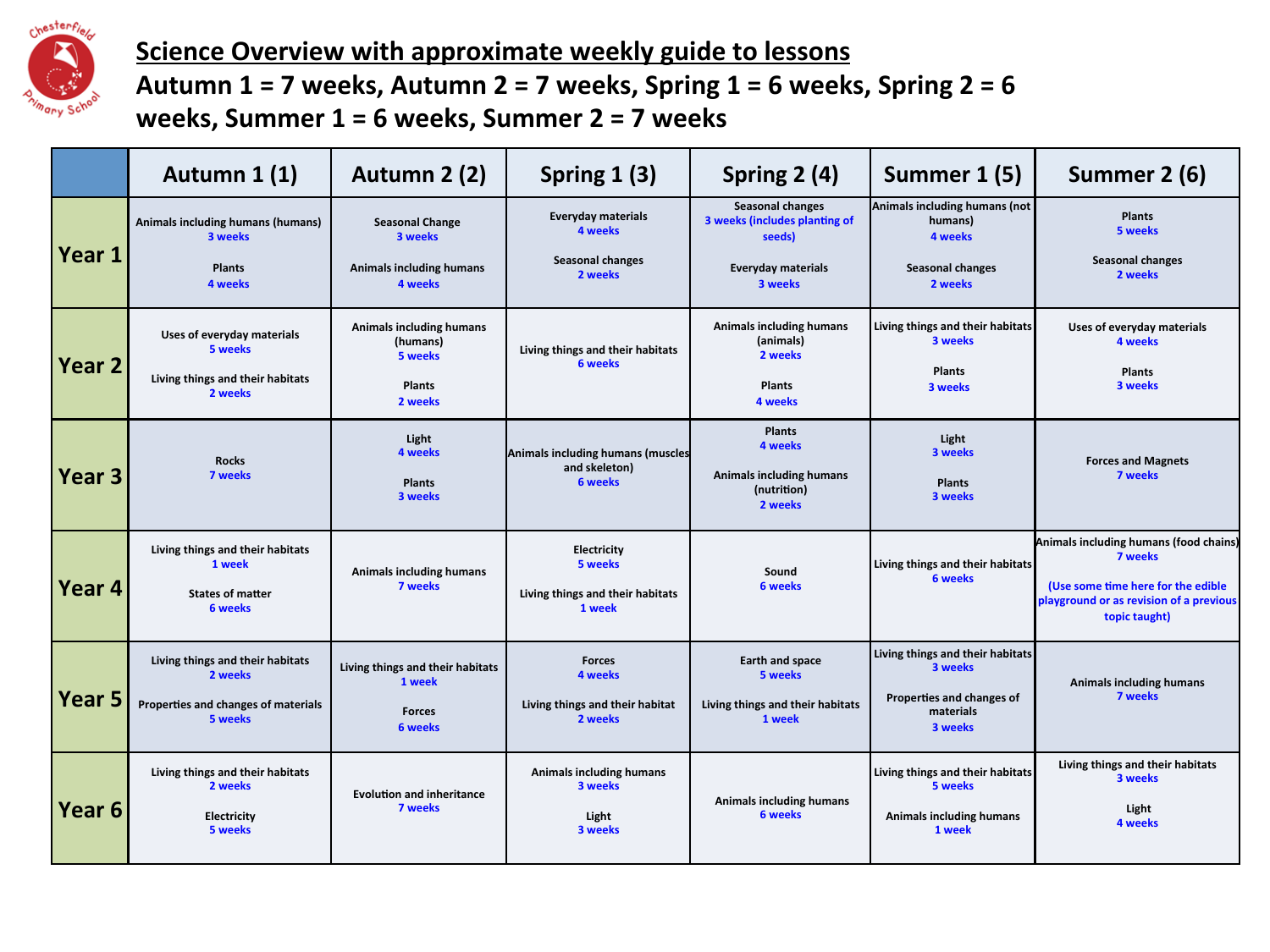

## **Science Overview - KS1**

Numbers in brackets refer to which point from the national curriculum is covered.

|                        | <b>Autumn 1</b>                                                                                                | <b>Autumn 2</b>                                                                                     | <b>Spring 1</b>                                                                                 | <b>Spring 2</b>                                                                                 | <b>Summer 1</b>                                                                                                               | <b>Summer 2</b>                                                                          |
|------------------------|----------------------------------------------------------------------------------------------------------------|-----------------------------------------------------------------------------------------------------|-------------------------------------------------------------------------------------------------|-------------------------------------------------------------------------------------------------|-------------------------------------------------------------------------------------------------------------------------------|------------------------------------------------------------------------------------------|
| Year<br>1              | <b>Animals including</b><br>humans (4)<br>Plants (2)                                                           | <b>Seasonal Change</b><br><b>Autumn</b><br>$(1+2)$<br><b>Animals including</b><br>humans<br>$(1+2)$ | <b>Everyday materials</b><br>$(1+2)$<br><b>Seasonal changes</b><br><b>Spring</b><br>$(1^*+2^*)$ | <b>Seasonal changes</b><br><b>Spring</b><br>$(1^*+2^*)$<br><b>Everyday materials</b><br>$(3+4)$ | Animals including<br> humans $(1^*,2^*,3)$  <br><b>Seasonal changes</b><br><b>Summer</b><br>$(1^*+2^*)$                       | Plants $(1,2^*)$<br><b>Seasonal changes</b><br><b>Summer</b><br>$(1^*+2^*)$              |
| Year<br>$\overline{2}$ | Uses of everyday<br>materials<br>$(1+2 - \text{link to LQ D&T})$<br>Living things and their<br>habitats<br>(1) | <b>Animals including</b><br>humans - humans<br>(1,2,3)<br>Plants - plant a<br>bulb $(1)$            | Living things and<br>their habitats -<br>habitats locally<br>(2,3,4)                            | <b>Animals including</b><br>humans - animals<br>(1,2)<br>Plants- plant seeds<br>$(1^*+2)$       | Living things and<br>their habitats -<br>micro-habitats<br>locally and<br>internationally<br>(2,3,4)<br>Plants - $(1^*, 2^*)$ | Uses of everyday<br>$ $ materials (1*+2* – link $ $<br>to LQ D&T)<br>Plants $(1^*, 2^*)$ |

\* means recap prior learning and expand further.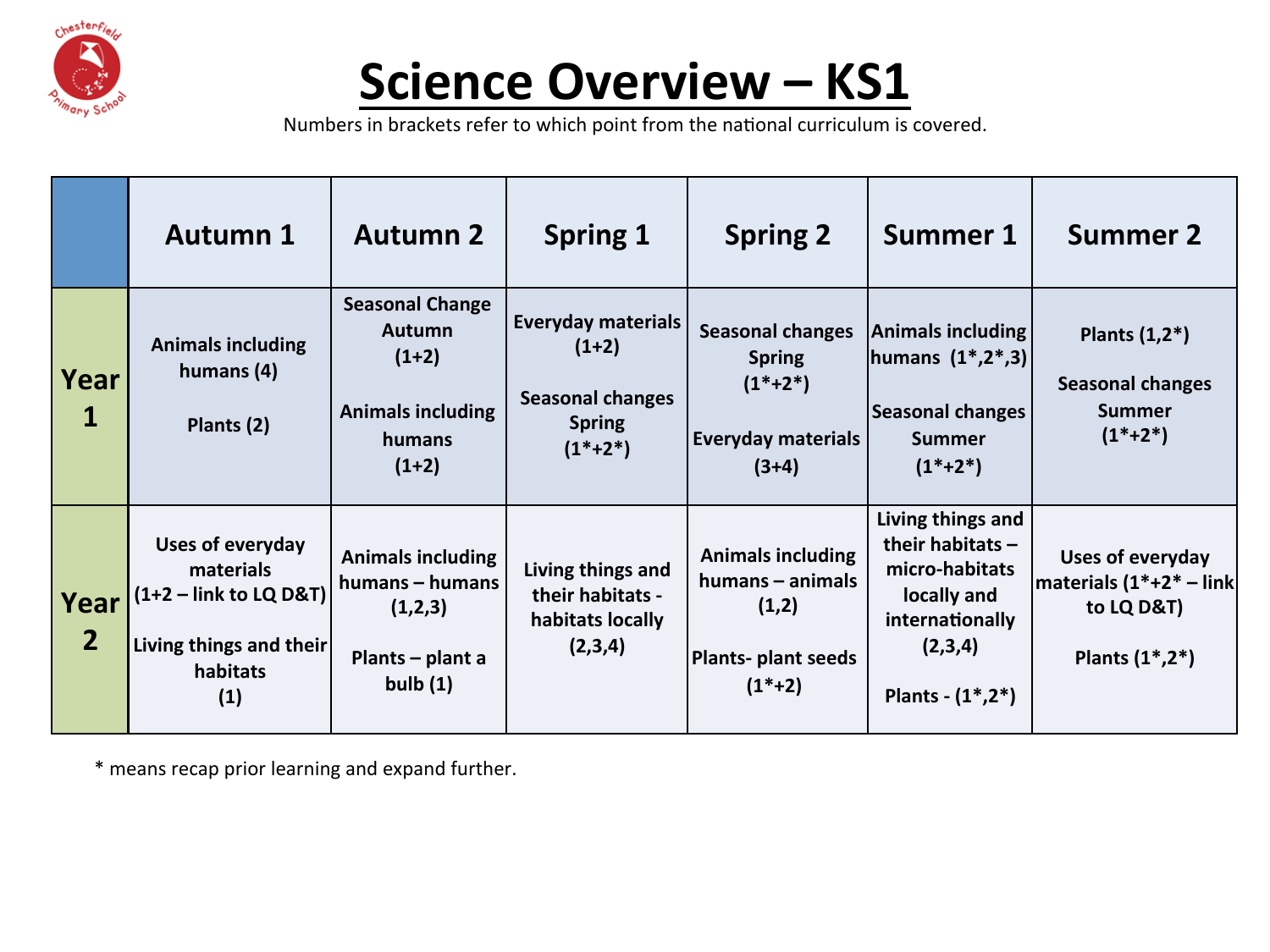

# Working Scientifically KS1

During years 1 and 2, pupils should be taught to use the following practical scientific methods, processes and skills through the teaching of the programme of study content.

- 1. Asking simple questions and recognising that they can be answered in different ways
- 2. Performing simple tests
- 3. Observing closely, using simple equipment
- 4. Gathering and recording data to help in answering questions.
- 5. Identifying and classifying
- 6. Using their observations and ideas to suggest answers to questions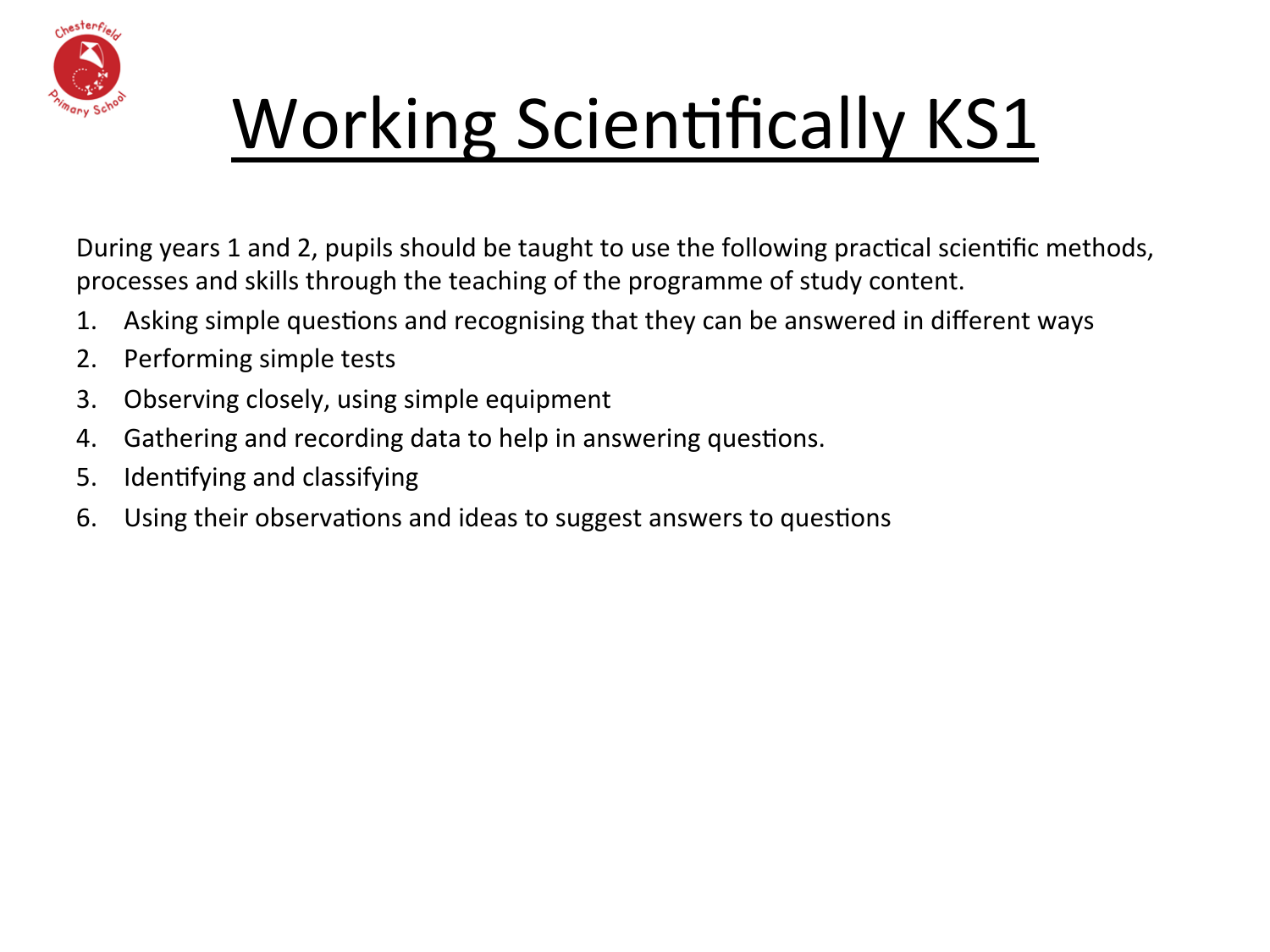

## **Science Overview – LKS2**

Numbers in brackets refer to which point from the national curriculum is covered.

|                                 | <b>Autumn 1</b>                                                                     | <b>Autumn 2</b>                               | <b>Spring 1</b>                                                                    | <b>Spring 2</b>                                                         | <b>Summer 1</b>                                              | <b>Summer 2</b>                                                                                        |
|---------------------------------|-------------------------------------------------------------------------------------|-----------------------------------------------|------------------------------------------------------------------------------------|-------------------------------------------------------------------------|--------------------------------------------------------------|--------------------------------------------------------------------------------------------------------|
| Year<br>$\overline{\mathbf{3}}$ | <b>Rocks</b><br>(1,2,3)                                                             | Light<br>(1,2,3)<br><b>Plants</b><br>$(1+2)$  | <b>Animals including</b><br>humans<br>(2)                                          | <b>Plants</b><br>$(2^*+3)$<br><b>Animals including</b><br>humans<br>(1) | Light<br>$(4+5)$<br><b>Plants</b><br>$(1^*, 2^*, 3^*, 4)$    | <b>Forces and Magnets</b><br>(1,2,3,4,5,6)                                                             |
| Year<br>$\overline{4}$          | Living things and their<br>habitats<br>$(3^)$<br><b>States of matter</b><br>(1,2,3) | <b>Animals including</b><br>humans<br>$(1+2)$ | <b>Electricity</b><br>(1,2,3,4,5)<br>Living things and<br>their habitats<br>$(3^)$ | Sound<br>(1,2,3,4,5)                                                    | Living things and<br>their habitats<br>(1,2,3 <sup>0</sup> ) | <b>Animals including</b><br>humans<br>(3)<br>(Revision of a previous<br>topic or edible<br>playground) |

^Year 4 to follow an animal across the year and track the habitat changes

• means recap prior learning and expand further.

Revision in summer 2 to be at teachers discretion – time can be used for experiments or edible playground – evidence of lessons taught needs to be collected.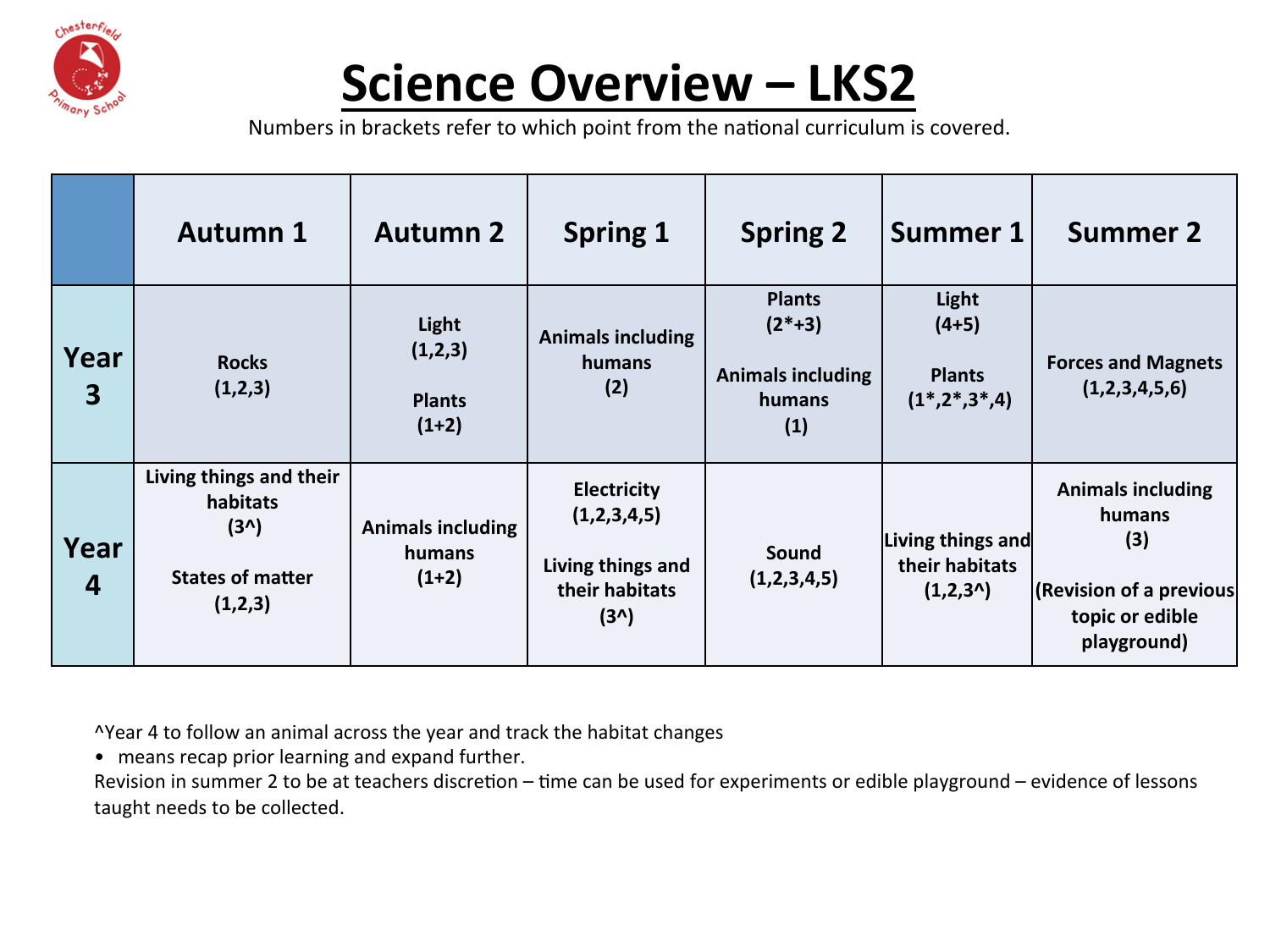

# Working Scientifically LKS2

During years 3 and 4, pupils should be taught to use the following practical scientific methods, processes and skills through the teaching of the programme of study content.

- 1. Asking relevant questions and using different types of scientific enquiries to answer them
- 2. Setting up simple practical enquiries, comparative and fair test
- 3. Making systematic and careful observations and, where appropriate, taking accurate measurement using standard units, using a range of equipment, including thermometers and data loggers
- 4. Gathering, recording, classifying and presenting data in a variety of ways to help in answering questions
- 5. Recording findings using simple scientific language, drawings, labelled diagrams, keys, bar charts and tables
- 6. Reporting on findings from enquiries, including oral and written explanation, displays or presentations of results and conclusions
- 7. Identifying differences, similarities or changes related to simple scientific ideas and processes
- 8. Using results to draw simple conclusions, make predictions for new values, suggest improvements and raise further questions
- 9. Using straightforward scientific evidence to answer questions or to support their findings.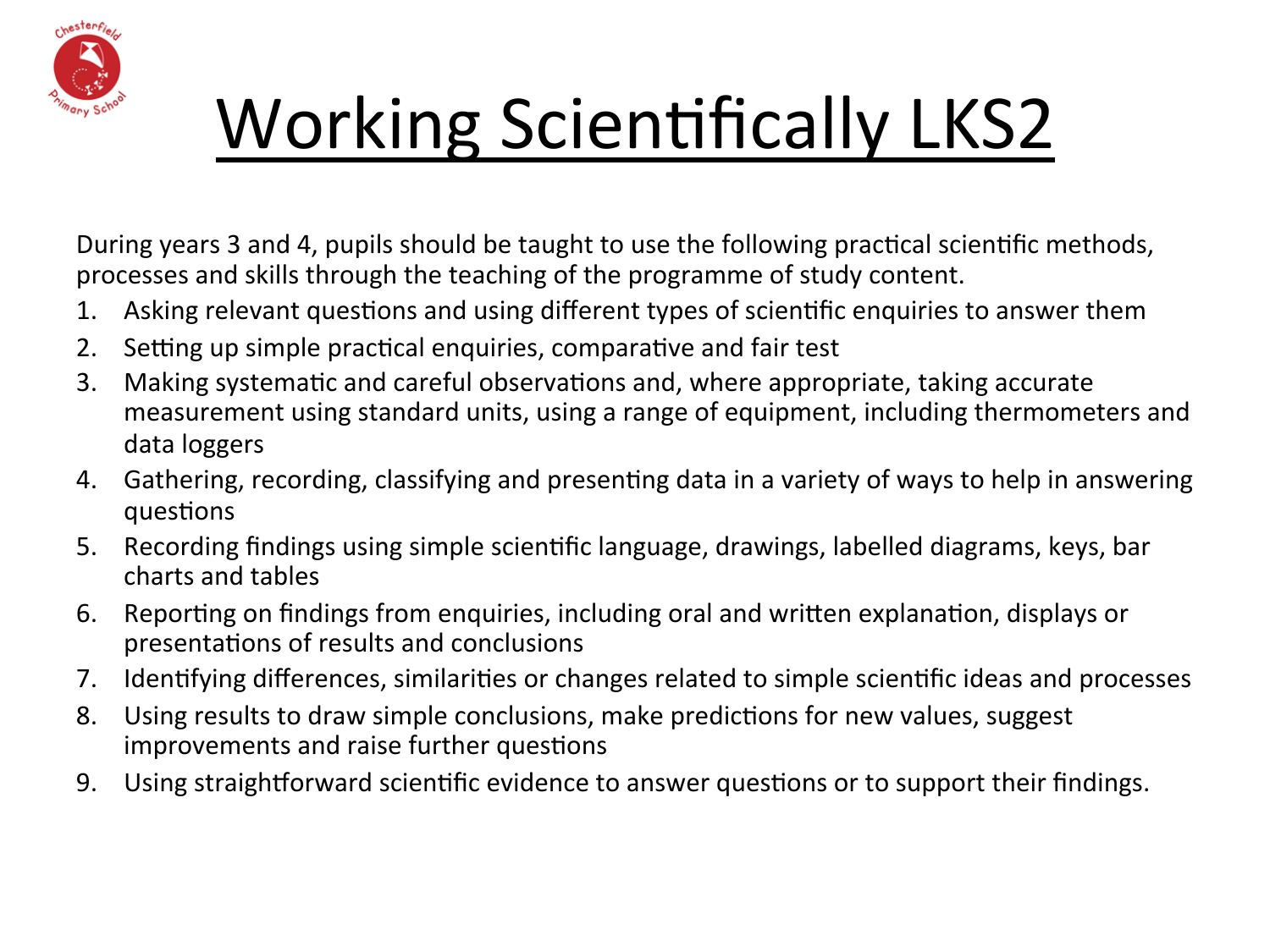

## **Science Overview - UKS2**

Numbers in brackets refer to which point from the national curriculum is covered.

|        | <b>Autumn 1</b>                                                                                                     | <b>Autumn 2</b>                                                                    | <b>Spring 1</b>                                                                    | <b>Spring 2</b>                                                                               | <b>Summer 1</b>                                                                                                                                 | <b>Summer 2</b>                                                                                   |
|--------|---------------------------------------------------------------------------------------------------------------------|------------------------------------------------------------------------------------|------------------------------------------------------------------------------------|-----------------------------------------------------------------------------------------------|-------------------------------------------------------------------------------------------------------------------------------------------------|---------------------------------------------------------------------------------------------------|
| Year 5 | Living things and their<br>habitats - plants<br>(2)<br><b>Properties and changes</b><br>of materials<br>(1,2,3,5,6) | Living things and<br>their habitats $-$<br>amphibian (1)<br><b>Forces</b><br>(1,2) | <b>Forces</b><br>(2,3)<br>Living things and<br>their habitat $-$<br>insect $(1^*)$ | <b>Earth and space</b><br>(1,2,3,4)<br>Living things and<br>their habitats<br>- birds $(1^*)$ | Living things and<br>their habitats $-$<br>mammals $(1^*)$ and<br>animals (2)<br><b>Properties and</b><br>changes of<br>materials<br>$(1^*, 4)$ | <b>Animals including</b><br>humans<br>(1)                                                         |
| Year 6 | Living things and their<br>habitats - plants<br>(1,2)<br><b>Electricity</b><br>(1,2,3)                              | <b>Evolution and</b><br>inheritance<br>(1,2,3)                                     | <b>Animals including</b><br>humans<br>$(1$ (identify), 2)<br>Light<br>(1,2,3)      | <b>Animals including</b><br>humans<br>$(1*$ (describe) $20$ , 3)                              | Living things and<br>their habitats $-$<br>animals $(1,2)$<br><b>Animals including</b><br>humans<br>$(2^{\wedge})$                              | Living things and<br>their habitats -<br>microorganisms<br>(1,2)<br>Light<br>$(1^*, 2^*, 3^*, 4)$ |

\* means recap prior learning and expand further (In year 5 comparing to the next life cycle as you go along)

^ means achieved through pulse rate experiments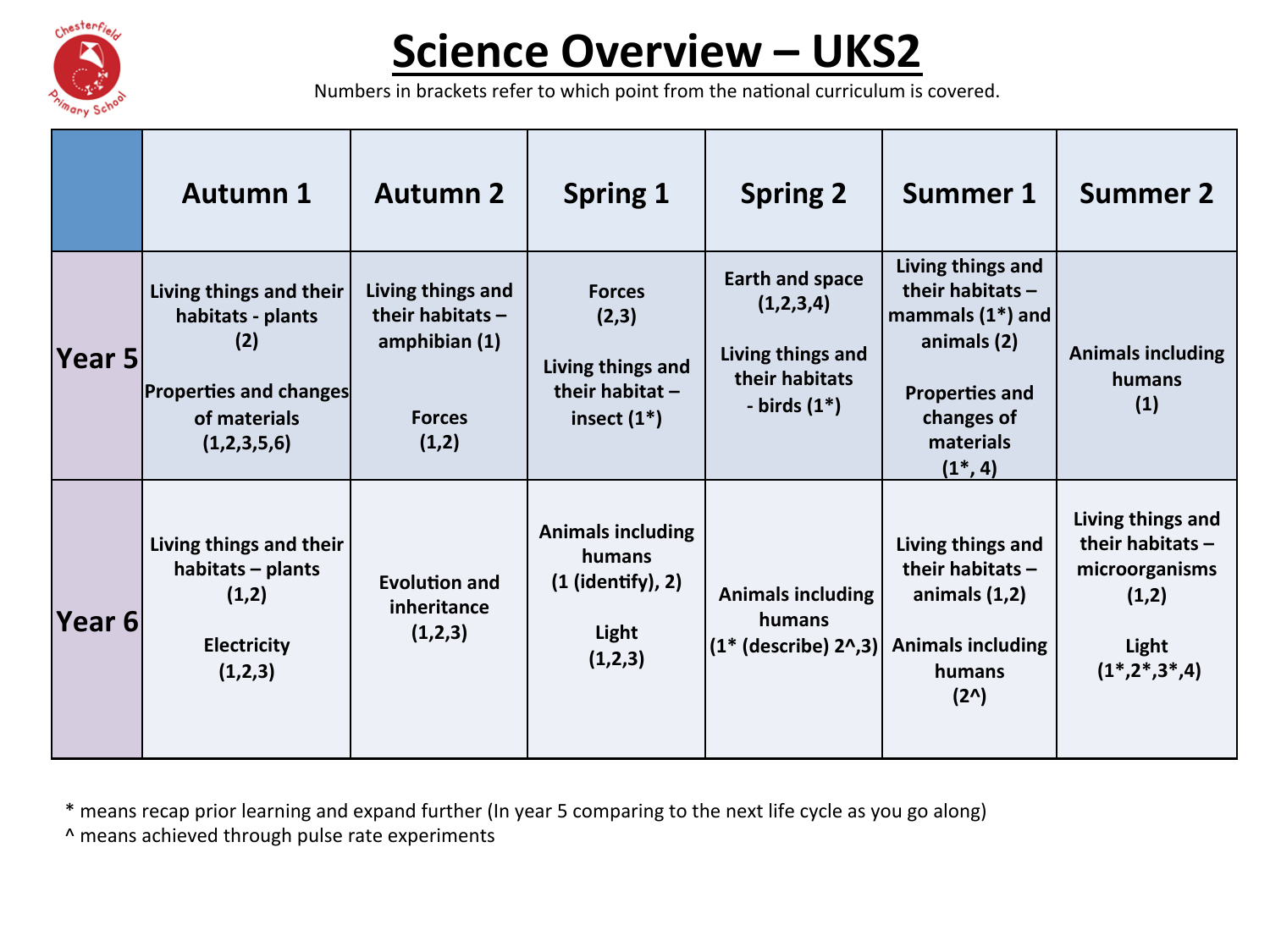

# Working Scientifically UKS2

During years 5 and 6, pupils should be taught to use the following practical scientific methods, processes and skills through the teaching of the programme of study content.

- 1. Planning different types of scientific enquiries to answer questions, including recognising and controlling variables where necessary
- 2. Using test results to make predictions to set up further comparative and fair tests
- 3. Taking measurements, using a range of scientific equipment, with increasing accuracy and precision, taking repeat readings when appropriate
- 4. Recording data and results of increasing complexity using scientific diagrams and labels, classification keys, tables, scatter graphs, bar and line graphs
- 5. Reporting and presenting findings from enquiries, including conclusions, casual relationships and explanations of and degrees of trust in results, in oral and written forms such a displays and other presentations
- 6. Identifying scientific evidence that has been used to support or refute ideas or arguments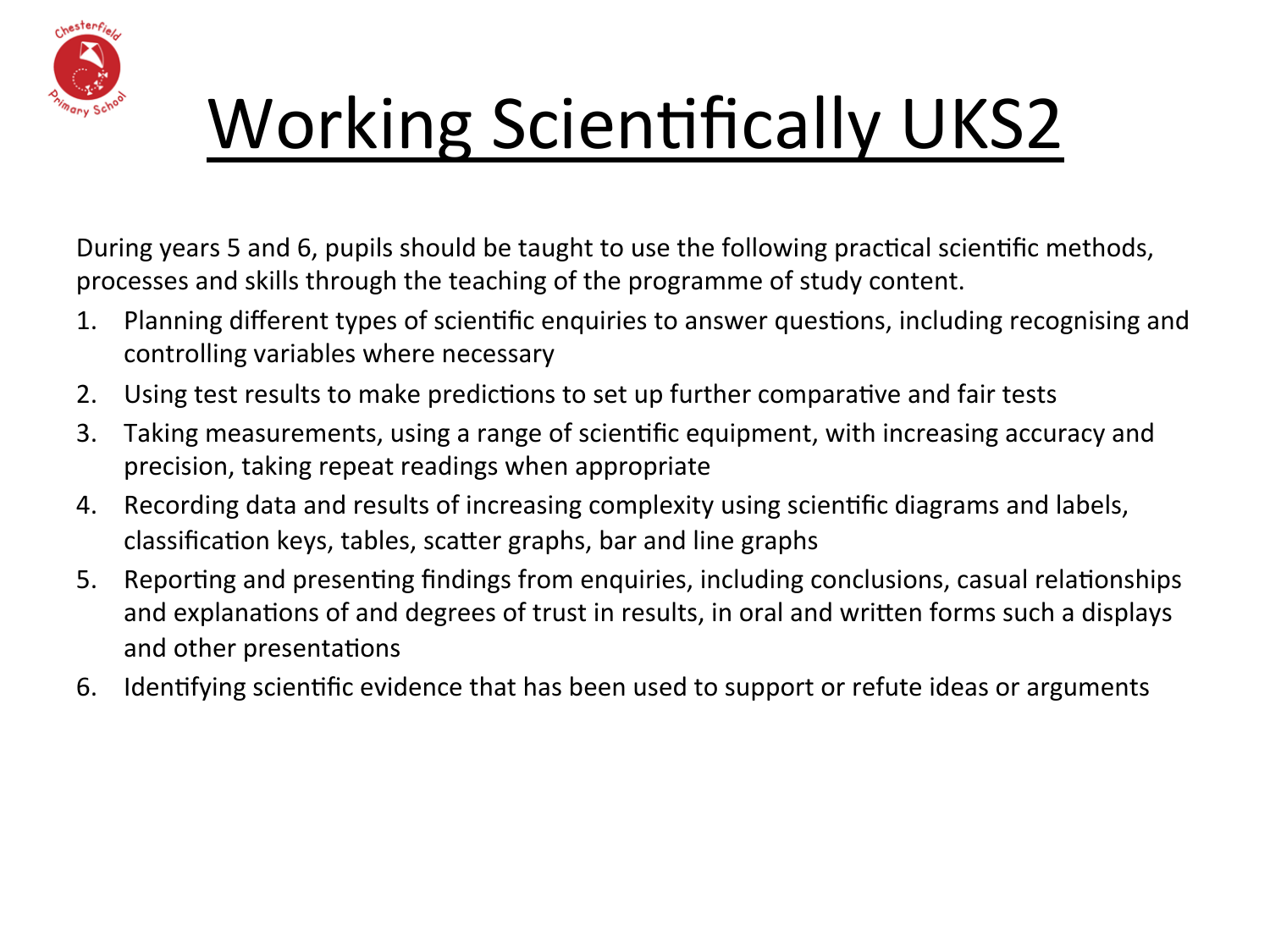

### **Science Overview - Year 1**

|           | <b>Autumn 1</b>                                                                                                                                                                        | <b>Autumn 2</b>                                                                                                                                                                                                                                                          | <b>Spring 1</b>                                                                                                                                                                                                                         | <b>Spring 2</b>                                                                                                                                                                                                                                      | <b>Summer 1</b>                                                                                                                                                                                                                     | <b>Summer 2</b>                                                                                                                                                                                                     |
|-----------|----------------------------------------------------------------------------------------------------------------------------------------------------------------------------------------|--------------------------------------------------------------------------------------------------------------------------------------------------------------------------------------------------------------------------------------------------------------------------|-----------------------------------------------------------------------------------------------------------------------------------------------------------------------------------------------------------------------------------------|------------------------------------------------------------------------------------------------------------------------------------------------------------------------------------------------------------------------------------------------------|-------------------------------------------------------------------------------------------------------------------------------------------------------------------------------------------------------------------------------------|---------------------------------------------------------------------------------------------------------------------------------------------------------------------------------------------------------------------|
|           | <b>Animals including</b><br>humans<br>Identify, name, draw<br>and label the basic<br>parts of the human<br>body and say which<br>part of the body is<br>associated with each<br>sense. | <b>Seasonal Change</b><br>(Autumn)<br>Observe changes<br>across the four<br>seasons.<br>Observe and describe<br>weather associated<br>with the seasons and<br>describe how day<br>length varies.                                                                         | <b>Everyday materials</b><br>Distinguish between<br>an object and the<br>material from which<br>it is made.<br>Identify and name a<br>variety of everyday<br>materials, including<br>wood, plastic, glass,<br>metal, water and<br>rock. | <b>Seasonal changes (Spring -</b><br>Planting)<br>Observe changes across<br>the four seasons.<br>Observe and describe<br>weather associated with<br>the seasons and describe<br>how day length varies<br>length varies.<br>Include planting of seeds | <b>Animals including</b><br>humans<br><b>Recap prior learning</b><br>Describe and<br>compare the<br>structure of a variety<br>of common animals<br>(fish, amphibians,<br>reptiles, birds and<br>mammals including<br>pets)          | <b>Plants</b><br><b>Recap prior learning</b><br>Identify and name a<br>variety of common wild<br>and garden plants,<br>including deciduous<br>and evergreen trees.<br>Planting and looking at<br>Edible playground. |
| Year<br>1 | <b>Plants</b><br>Identify and<br>describe the basic<br>structure of a variety<br>of common<br>flowering plants,<br>including trees.                                                    | <b>Animals including</b><br>humans<br>Identify and name a<br>variety of common<br>animals including:<br>fish, amphibians,<br>reptiles, birds and<br>animals.<br>Identify and name a<br>variety of common<br>animals that are<br>carnivores,<br>herbivores,<br>omnivores. | <b>Seasonal changes</b><br>(Spring)<br>Observe changes<br>across the four<br>seasons.<br>Observe and<br>describe weather<br>associated with the<br>seasons and describe<br>how day length<br>varies.                                    | <b>Everyday materials</b><br>Describe the simple<br>physical properties of a<br>variety of everyday<br>materials.<br>Compare and group<br>together a variety of<br>everyday materials on<br>the basis of their simple<br>physical properties.        | <b>Seasonal changes</b><br>(summer)<br>I can identify<br>changes across the<br>four seasons.<br>I can observe and<br>describe weather<br>associated with the<br>seasons.<br>I can observe and<br>describe how day<br>length varies. | <b>Seasonal changes</b><br>(summer)<br>Observe changes across<br>the four seasons.<br>Observe and describe<br>weather associated<br>with the seasons and<br>describe how day<br>length varies.                      |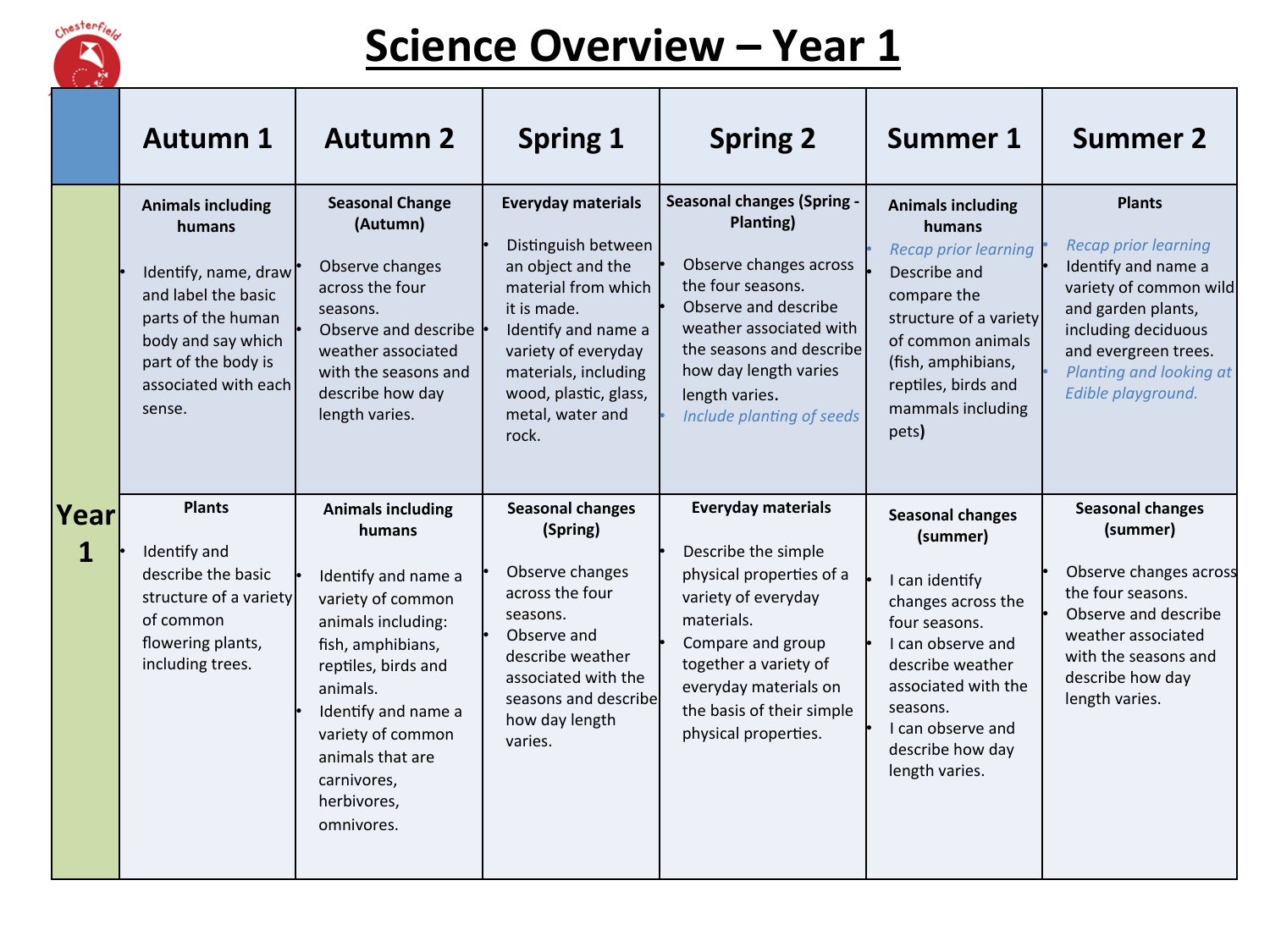

### **<u>Science Overview - Year 2</u>**

|                        | <b>Autumn 1</b>                                                                                                                                                                                                                                                                                                                                                                | <b>Autumn 2</b>                                                                                                                                                                                                                                                                                                                              | <b>Spring 1</b>                                                                                                                                                                                                                                                                                                                                                                                                                    | <b>Spring 2</b>                                                                                                                                                                                                                                       | <b>Summer 1</b>                                                                                                                                                                                                                                                                                                                                                                                                                                                                                                                                                                          | <b>Summer 2</b>                                                                                                                                                                                                                                                                                                                                                                         |
|------------------------|--------------------------------------------------------------------------------------------------------------------------------------------------------------------------------------------------------------------------------------------------------------------------------------------------------------------------------------------------------------------------------|----------------------------------------------------------------------------------------------------------------------------------------------------------------------------------------------------------------------------------------------------------------------------------------------------------------------------------------------|------------------------------------------------------------------------------------------------------------------------------------------------------------------------------------------------------------------------------------------------------------------------------------------------------------------------------------------------------------------------------------------------------------------------------------|-------------------------------------------------------------------------------------------------------------------------------------------------------------------------------------------------------------------------------------------------------|------------------------------------------------------------------------------------------------------------------------------------------------------------------------------------------------------------------------------------------------------------------------------------------------------------------------------------------------------------------------------------------------------------------------------------------------------------------------------------------------------------------------------------------------------------------------------------------|-----------------------------------------------------------------------------------------------------------------------------------------------------------------------------------------------------------------------------------------------------------------------------------------------------------------------------------------------------------------------------------------|
| Year<br>$\overline{2}$ | <b>Uses of everyday materials</b><br>Identify and compare the<br>suitability of a variety of<br>everyday materials,<br>including wood, metal,<br>plastic, glass, brick, rock,<br>paper and cardboard for<br>particular uses.<br>Find out how the shapes<br>of solid objects made<br>from some materials can<br>be changed by squashing,<br>bending, twisting and<br>stretching | <b>Animals including</b><br>humans (Focus on<br>humans)<br>Humans have<br>offspring which grow<br>into adults<br>Find out about the<br>basic needs of<br>humans for survival<br>(water, food and air)<br>Describe the<br>importance for<br>humans of exercise,<br>eating the right<br>amounts of different<br>types of food, and<br>hygiene. | Living things and their<br>habitats<br>(Familiar and less<br>familiar habitats)<br><b>Recap prior learning</b><br>Identify that most<br>living things live in<br>habitats to which<br>they are suited and<br>describe how<br>different habitats<br>provide for their<br>basic needs of<br>different kind of<br>animals and plants.<br>Identify and name a<br>variety of plants and<br>animals in their<br>habitats<br>Describe how | <b>Animals including</b><br>humans<br>(Focus on animals)<br>Animals have<br>offspring which grow<br>into adults<br>Find out about and<br>describe the basic<br>needs of animals for<br>survival (water, food<br>and air)                              | Living things and their<br>habitats<br>(Focus on micro-<br>habitats)<br><b>Recap prior learning</b><br>Identify that most living<br>things live in habitats to<br>which they are suited and<br>describe how different<br>habitats provide for their<br>basic needs of different<br>kind of animals and plants.<br>Identify and name a variety<br>of plants and animals that<br>live in micro-habitats<br>Describe how animals<br>obtain their food from<br>plants and other animals,<br>using the idea of a simple<br>food chain, and identify and<br>name different sources of<br>food. | <b>Uses of everyday</b><br>materials<br>Identify and compare<br>the suitability of a<br>variety of everyday<br>materials, including<br>wood, metal, plastic,<br>glass, brick, rock, paper<br>and cardboard for<br>particular uses.<br>Find out how the<br>shapes of solid objects<br>made from some<br>materials can be<br>changed by squashing,<br>bending, twisting and<br>stretching |
|                        | Living things and their<br>habitats<br>Explore and compare the<br>differences between<br>things that are living,<br>dead and things that have<br>never been alive.                                                                                                                                                                                                             | <b>Plants</b><br><b>Plant bulbs</b><br>Observe and describe<br>how seeds and bulbs<br>grow into mature<br>plants                                                                                                                                                                                                                             | animals obtain their<br>food from plants and<br>other animals, using<br>the idea of a simple<br>food chain, and<br>identify and name<br>different sources of<br>food.                                                                                                                                                                                                                                                              | <b>Plants</b><br><b>Recap prior learning</b><br>Observe and<br>describe how seeds<br>and bulbs grow into<br>mature plants<br>Find out and<br>describe how plants<br>need water, light<br>and a suitable<br>temperature to<br>grow and stay<br>healthy | <b>Plants</b><br><b>Recap prior learning</b><br>$-$ use edible<br>playground for<br>lessons<br>Observe and<br>describe how seeds<br>and bulbs grow into<br>mature plants<br>Find out and<br>describe how plants<br>need water, light and<br>a suitable<br>temperature to grow<br>and stay healthy                                                                                                                                                                                                                                                                                        | <b>Plants</b><br><b>Recap prior learning</b><br>Observe and describe<br>how seeds and bulbs<br>grow into mature<br>plants<br>Find out and describe<br>how plants need<br>water, light and a<br>suitable temperature<br>to grow and stay<br>healthy                                                                                                                                      |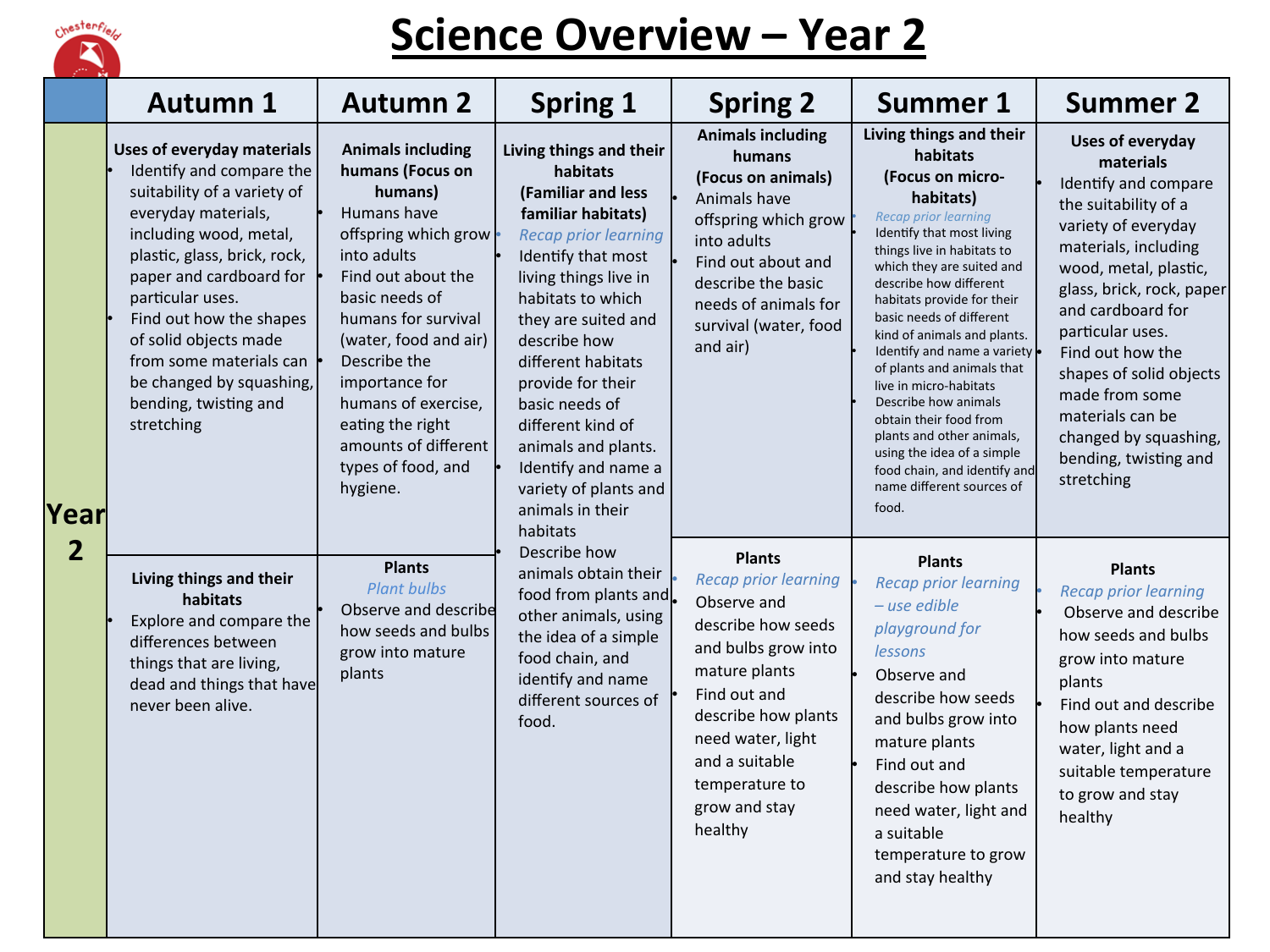

### **<u>Science Overview - Year 3</u>**

|            | <b>Autumn 1</b>                                                                                                                                                                                                                                                                   | <b>Autumn 2</b>                                                                                                                                                                                                                                                                        | <b>Spring 1</b>                                                                                                                                                                                  | <b>Spring 2</b>                                                                                                                                                                                                                                              | <b>Summer 1</b>                                                                                                                                                                                                                                                                                                                                                                                                                                                                                                   | <b>Summer 2</b>                                                                                                                                                                                                                                                                                                                                                                                                                           |
|------------|-----------------------------------------------------------------------------------------------------------------------------------------------------------------------------------------------------------------------------------------------------------------------------------|----------------------------------------------------------------------------------------------------------------------------------------------------------------------------------------------------------------------------------------------------------------------------------------|--------------------------------------------------------------------------------------------------------------------------------------------------------------------------------------------------|--------------------------------------------------------------------------------------------------------------------------------------------------------------------------------------------------------------------------------------------------------------|-------------------------------------------------------------------------------------------------------------------------------------------------------------------------------------------------------------------------------------------------------------------------------------------------------------------------------------------------------------------------------------------------------------------------------------------------------------------------------------------------------------------|-------------------------------------------------------------------------------------------------------------------------------------------------------------------------------------------------------------------------------------------------------------------------------------------------------------------------------------------------------------------------------------------------------------------------------------------|
|            | <b>Rocks</b><br>Compare and<br>group together<br>different kinds of<br>rocks on the<br>basis of their<br>appearance and<br>simple physical<br>properties<br>Describe in<br>simple terms<br>how fossils are<br>formed when<br>things that have<br>lived are trapped<br>within rock | Light<br>Recognise that they<br>need light in order<br>to see things and<br>that dark is the<br>absence of light<br>Notice that light is<br>reflected from<br>surfaces<br>Recognise that light<br>from the sun can be<br>dangerous and that<br>there are ways to<br>protect their eyes | Animals including<br>humans<br>(muscles and<br>skeletons)<br>Identify that<br>humans and<br>some other<br>animals have<br>skeletons and<br>muscles for<br>support,<br>protection and<br>movement | <b>Plants</b><br>Explore the<br>requirements of<br>plants for life and<br>growth and how<br>they vary from plant<br>to plant.<br>Investigate the ways<br>in which water is<br>transported within<br>plants                                                   | Light<br><b>Recap prior learning</b><br>Recognise that shadows are<br>formed when the light from a light<br>source is blocked by an opaque<br>object.<br>Find patterns in the way that the<br>size of shadows change                                                                                                                                                                                                                                                                                              | <b>Forces and Magnets</b><br>Compare how things move<br>on different surfaces<br>Notice that some forces<br>need contact between two<br>objects, but magnetic forces<br>can act at a distance.<br>Observe how magnets<br>attract or repel each other<br>and attract some materials<br>and not others<br>Compare and group<br>together a variety of<br>everyday materials on the<br>basis of whether they are<br>attracted to a magnet and |
| Yeal<br>r3 | Recognise that<br>soils are made<br>from rocks and<br>organic matter                                                                                                                                                                                                              | <b>Plants</b><br>Identify and<br>describe the<br>functions of<br>different parts of<br>flowering plants:<br>roots, stem/trunk,<br>leaves and flowers.<br>Explore the<br>requirements of<br>plants for life and<br>growth and how<br>they vary from plant<br>to plant.                  |                                                                                                                                                                                                  | <b>Animals including</b><br>humans (nutrition)<br>Identify that<br>animals, including<br>humans, need the<br>right types and<br>amount of nutrition <b>b</b><br>and that they<br>cannot make their<br>own food; they get<br>nutrition from what<br>they eat. | <b>Plants</b><br><b>Recap prior learning</b><br>Identify and describe the functions $\cdot$<br>of different parts of flowering<br>plants: roots, stem/trunk, leaves<br>and flowers.<br>Investigate the ways in which<br>water is transported within plants<br>Explore the requirements of plants<br>for life and growth and how they<br>vary from plant to plant.<br>Explore the part that flowers play<br>in the life cycle of flowering plants,<br>including pollination, seed<br>formation and seed dispersal. | identify some magnetic<br>materials<br>Describe magnets as having<br>two poles<br>Predict whether two<br>magnets will attract or repel<br>each other, depending on<br>which poles are facing                                                                                                                                                                                                                                              |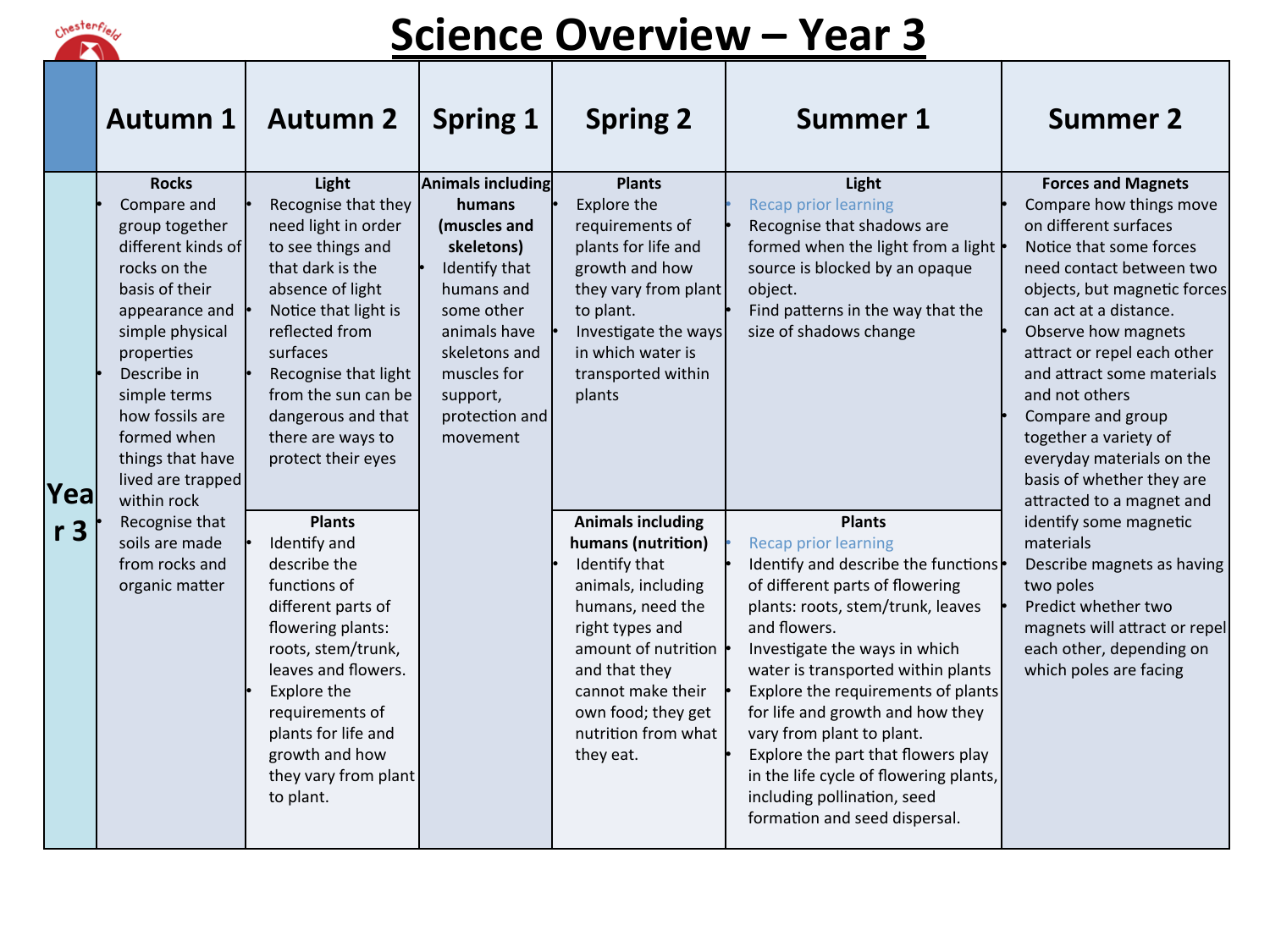

### **Science Overview - Year 4**

|               | <b>Autumn 1</b>                                                                                                                                                                                                                                                                                                      | Autumn<br>2                                                                                                                                                                                                            | <b>Spring 1</b>                                                                                                                                                                                                                                                                                                                                                                                                                                                                                                                                                                                                                                    | <b>Spring 2</b>                                                                                                                                                                                                                                                                                                                                 | <b>Summer 1</b>                                                                                                                                                                                                                                                                                                                                                                                                                                                                    | <b>Summer</b>                                                                                                                                                                  |
|---------------|----------------------------------------------------------------------------------------------------------------------------------------------------------------------------------------------------------------------------------------------------------------------------------------------------------------------|------------------------------------------------------------------------------------------------------------------------------------------------------------------------------------------------------------------------|----------------------------------------------------------------------------------------------------------------------------------------------------------------------------------------------------------------------------------------------------------------------------------------------------------------------------------------------------------------------------------------------------------------------------------------------------------------------------------------------------------------------------------------------------------------------------------------------------------------------------------------------------|-------------------------------------------------------------------------------------------------------------------------------------------------------------------------------------------------------------------------------------------------------------------------------------------------------------------------------------------------|------------------------------------------------------------------------------------------------------------------------------------------------------------------------------------------------------------------------------------------------------------------------------------------------------------------------------------------------------------------------------------------------------------------------------------------------------------------------------------|--------------------------------------------------------------------------------------------------------------------------------------------------------------------------------|
| Ye<br>ar<br>4 | Living things and their<br>habitats<br>Recognise that environments<br>can change and that this can<br>sometimes pose dangers to<br>living things<br>Follow an animal across the<br>year and track the habitat<br>changes                                                                                             | <b>Animals</b><br>including<br>humans<br>Describe the<br>simple<br>functions of<br>the basic<br>parts of the<br>digestive<br>system in<br>humans.<br>Identify the<br>different<br>types of<br>teeth in<br>their simple | <b>Electricity</b><br>Identify common appliances that run on<br>electricity<br>Construct a simple series electrical circuit,<br>identifying and naming its basic parts, including<br>cells, wires, bulbs, switches and buzzers<br>Identify whether or not a lamp will light in a<br>simple series circuit, based on whether or not<br>the lamp is part of a complete loop with a<br>battery<br>Recognise that a switch opens an closes a<br>circuit and associate this with whether or not a<br>lamp lights in a simple series circuit<br>Recognise some common conductors and<br>insulators, and associate metals with being goof.<br>conductors. | Sound<br>Identify how sounds<br>are made, associating<br>some of them with<br>something vibrating<br>Recognise that<br>vibrations from<br>sounds travel through<br>a medium to the ear<br>Find patterns between<br>the pitch of a sound<br>and features of the<br>object that produced<br>it<br>Find patterns between<br>the volume of a sound. | Living things and<br>their habitats<br>Recognise that<br>living things can<br>be grouped in a<br>variety or ways<br>Explore and use<br>classification<br>keys to help<br>group, identify<br>and name a<br>variety of living<br>things in their<br>local and wider<br>environments<br>Recognise that<br>environments<br>can change and<br>that this can<br>sometimes pose<br>dangers to living<br>things<br>Follow an animal<br>across the year<br>and track the<br>habitat changes | <b>Animals</b><br>including<br>humans<br>Construct<br>and<br>interpret a<br>variety of<br>food chains,<br>identifying<br>producers,<br>predators<br>and prey<br>(Revision of a |
|               | <b>States of matter</b><br>Compare and group materials<br>together, according to<br>whether they are solids,<br>liquids or gases<br>Observe that some materials<br>change state when they are<br>heated or cooler, and<br>measure or research the<br>temperature at which this<br>happens in degrees Celsius<br>(°C) | humans and<br>functions.                                                                                                                                                                                               | Living things and their habitats<br>Recognise that environments can change and<br>that this can sometimes pose dangers to living<br>things<br>Follow an animal across the year and track the<br>habitat changes                                                                                                                                                                                                                                                                                                                                                                                                                                    | and the strength of<br>the vibrations that<br>produced it<br>Recognise that sounds<br>get fainter as the<br>distance from the<br>sound source<br>increases.                                                                                                                                                                                     |                                                                                                                                                                                                                                                                                                                                                                                                                                                                                    | previous Year 4<br>topic or use of<br>edible<br>playground<br>during any<br>spare weeks).                                                                                      |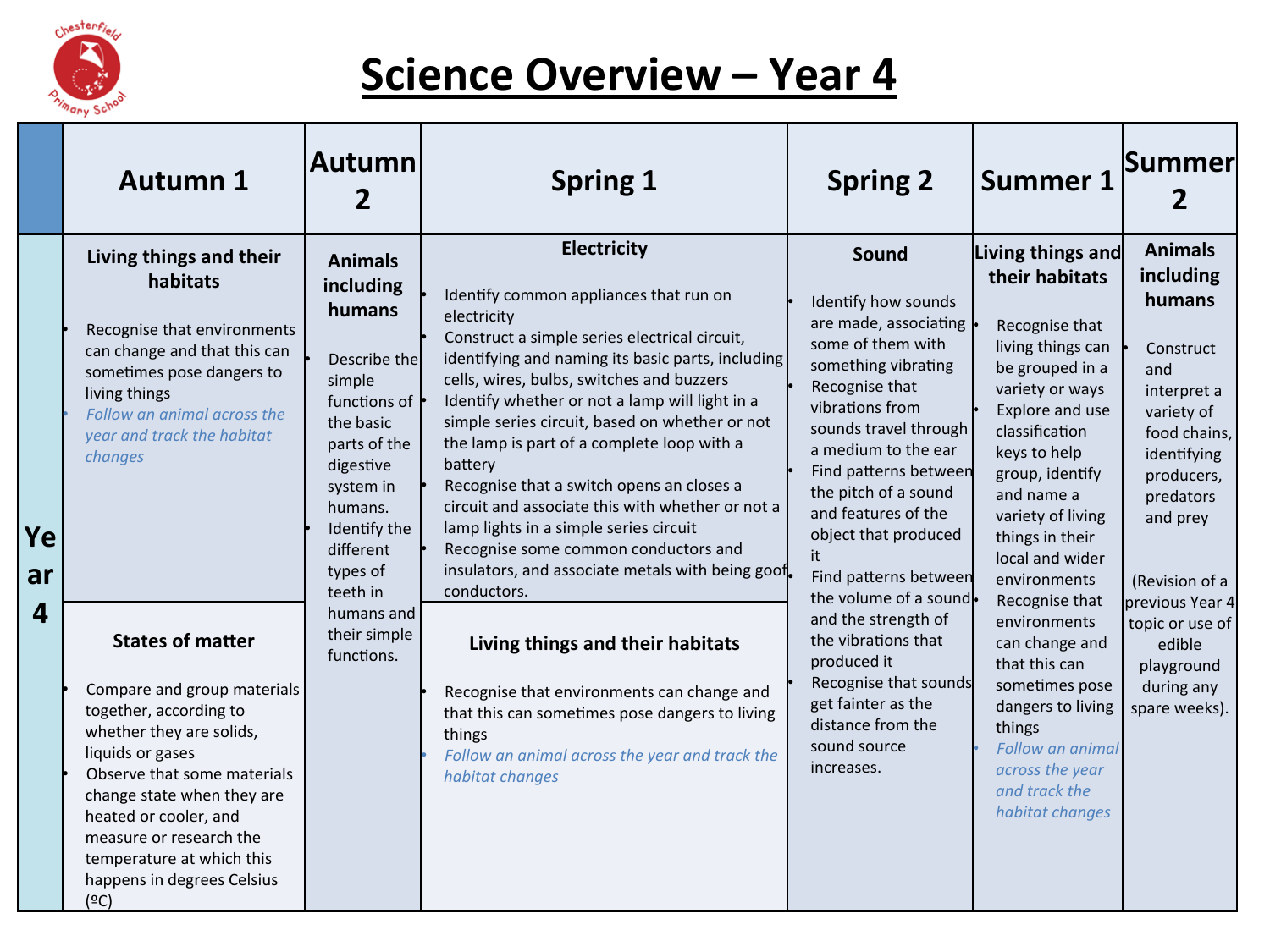

**Ye**

### **<u>Science Overview - Year 5</u>**

|                 | <sup>n</sup> imary Scho<br><b>Autumn 1</b>                                                                                                                                                                                                                                                                                                                                                                                                                                                                         | <b>Autumn 2</b>                                                                                                                                                                                                                                                      | <b>Spring 1</b>                                                                                                                         | <b>Spring 2</b>                                                                                                                                                                                                                             | <b>Summer 1</b>                                                                                                                                                                                                                                                                                                                                           | <b>Summer</b>                                                                    |
|-----------------|--------------------------------------------------------------------------------------------------------------------------------------------------------------------------------------------------------------------------------------------------------------------------------------------------------------------------------------------------------------------------------------------------------------------------------------------------------------------------------------------------------------------|----------------------------------------------------------------------------------------------------------------------------------------------------------------------------------------------------------------------------------------------------------------------|-----------------------------------------------------------------------------------------------------------------------------------------|---------------------------------------------------------------------------------------------------------------------------------------------------------------------------------------------------------------------------------------------|-----------------------------------------------------------------------------------------------------------------------------------------------------------------------------------------------------------------------------------------------------------------------------------------------------------------------------------------------------------|----------------------------------------------------------------------------------|
| Yel.<br>ar<br>5 | Living things and their habitats -<br>plants<br>Describe the life process of<br>reproduction in plants.                                                                                                                                                                                                                                                                                                                                                                                                            | Living things and<br>Identify the effects<br>their habitats $-$<br>of water resistance<br>amphibian<br>and friction, that<br>Describe the life<br>act between<br>cycles of an<br>Properties and changes of<br>moving surfaces.                                       |                                                                                                                                         | <b>Earth and space</b><br>Describe the movement of<br>the Earth, and other<br>planets, relative to the Sun<br>in the solar system.<br>Describe the movement of<br>the Moon relative to the<br>Earth.                                        | Living things and their<br>habitats - mammals<br>and animals<br>Describe the life process<br>of reproduction in<br>animals.<br>Describe the differences<br>in the life cycles of a                                                                                                                                                                        |                                                                                  |
|                 | materials<br>Compare and group together<br>everyday materials on the basis of<br>their properties, including their<br>hardness, solubility, transparency,<br>conductivity (electrical and thermal),<br>and response to magnets.<br>Know that some materials will<br>dissolve in liquid to form a solution<br>and describe how to recover a                                                                                                                                                                         | amphibian                                                                                                                                                                                                                                                            | Recognise that<br>some mechanisms,<br>including levers,<br>pulleys and gears,<br>allows a smaller<br>force to have a<br>greater effect. | Describe the Sun, Earth and<br>Moon as approximately<br>spherical bodies.<br>Use the idea of the Earth's<br>rotation to explain day and<br>night and the apparent<br>movement of the sun<br>across the sky.<br>Know that our Sun is a star. | mammal, an amphibian,<br>an insect and a bird.<br><b>Properties and changes</b><br>of materials<br>Compare and group<br>together everyday                                                                                                                                                                                                                 | <b>Animals</b><br>including<br>humans<br>Describe<br>the<br>changes as<br>humans |
|                 | substance from a solution.<br>Use knowledge of solids, liquids and<br>gases to decide how mixtures might<br>be separated, including through<br>filtering, sieving and evaporating<br>Demonstrate that dissolving, mixing<br>and changes of state are reversible<br>changes.<br>Explain that some changes result in<br>the formation of new materials, and<br>that this kind of change is not usually<br>reversible, including changes<br>associated with burning and the<br>action of acid on bicarbonate of soda. | <b>Forces</b><br>Explain that<br>unsupported objects<br>fall towards the<br>Earth because of the<br>force of gravity<br>acting between the<br>Earth and the falling<br>objects.<br>Identify the effects<br>of air resistance that<br>act between moving<br>surfaces. | Living things and<br>their habitat -<br>insect<br>Describe the<br>difference in the<br>life cycles of an<br>insect and an<br>amphibian. | Living things and their<br>habitats - birds<br>Describe the differences in<br>the life cycles of an insect,<br>an amphibian and a bird                                                                                                      | materials on the basis of<br>their properties,<br>including their hardness,<br>solubility, transparency,<br>conductivity (electrical<br>and thermal), and<br>response to magnets.<br>Give reasons, based on<br>evidence from<br>comparative and fair<br>tests, for the particular<br>uses of everyday<br>materials, including<br>metals, wood and plastic | develop to<br>old age.                                                           |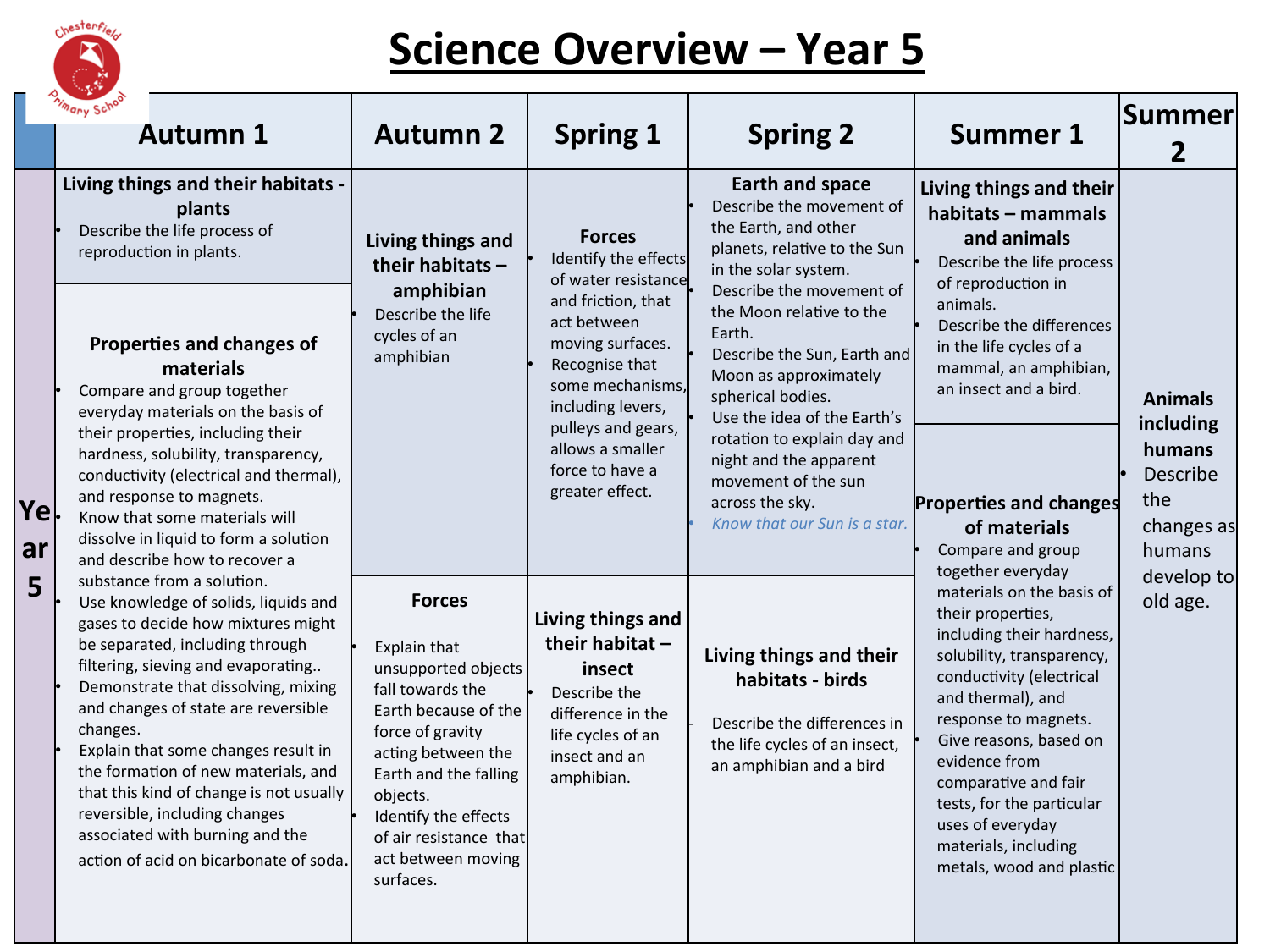

**Ye**

### **Science Overview - Year 6**

|         | <b>Autumn 1</b>                                                                                                                                                                                                                                                                                                                                                                                                    | <b>Autumn 2</b>                                                                                                                                                                                                                                                                                                                                              | <b>Spring 1</b>                                                                                                                                                                                                                                                                                                                                                                               | <b>Spring 2</b>                                                                                                                                                                                                                                                                 | <b>Summer 1</b>                                                                                                                                                                                                                                                                                                | <b>Summer 2</b>                                                                                                                                                                                                                                                                                                                    |
|---------|--------------------------------------------------------------------------------------------------------------------------------------------------------------------------------------------------------------------------------------------------------------------------------------------------------------------------------------------------------------------------------------------------------------------|--------------------------------------------------------------------------------------------------------------------------------------------------------------------------------------------------------------------------------------------------------------------------------------------------------------------------------------------------------------|-----------------------------------------------------------------------------------------------------------------------------------------------------------------------------------------------------------------------------------------------------------------------------------------------------------------------------------------------------------------------------------------------|---------------------------------------------------------------------------------------------------------------------------------------------------------------------------------------------------------------------------------------------------------------------------------|----------------------------------------------------------------------------------------------------------------------------------------------------------------------------------------------------------------------------------------------------------------------------------------------------------------|------------------------------------------------------------------------------------------------------------------------------------------------------------------------------------------------------------------------------------------------------------------------------------------------------------------------------------|
| Ye      | Living things and their habitats<br>Describe how living things are<br>classified into broad groups:<br>according to common observable<br>characteristics and based on<br>similarities and differences - plants<br>Give reasons for classifying plants<br>based on specific characteristics.                                                                                                                        | <b>Evolution and</b><br>inheritance<br>Recognise that living<br>things have changed<br>over time and that<br>fossils provide<br>information about<br>living things that<br>inhabited the Earth<br>millions of years ago.<br>Recognise that living<br>things produce<br>offspring of the same<br>kind, but normally<br>vary and are not<br>identical to their | <b>Animals including</b><br>humans<br>Identify and name the<br>main parts of the<br>human circulatory<br>system<br>Recognise the impact<br>of diet, exercise, drugs<br>and lifestyle on the<br>way their bodies<br>function.                                                                                                                                                                  | <b>Animals including</b><br>humans<br>Describe the<br>functions of<br>the: heart,<br>blood vessels,<br>blood.<br>Recognise the<br>impact of diet,<br>exercise, drugs<br>and lifestyle on<br>the way their<br>bodies function.<br>Describe the<br>ways in which<br>nutrients and | Living things and their<br>habitats<br>Describe how living<br>things are classified into<br>broad groups: according<br>to common observable<br>characteristics and<br>based on similarities and<br>$differences - animals$<br>Give reasons for<br>classifying animals based<br>on specific<br>characteristics. | Living things and their<br>habitats<br>Describe how living<br>things are classified<br>into broad groups:<br>according to common<br>observable<br>characteristics and<br>based on similarities<br>and differences -<br>micro-organisms<br>Give reasons for<br>classifying micro-<br>organisms based on<br>specific characteristics |
| ar<br>6 | Electricity<br>Associate the brightness of a lamp<br>or the volume of a buzzer with the<br>number and voltage of cells used in<br>the circuit.<br>Compare and give reasons for<br>variations in how components<br>functions, including: the brightness<br>of bulbs, the loudness of buzzers,<br>the on/off positions of switches.<br>Use recognised symbols when<br>representing a simple circuit in a<br>diagram. | parents.<br>Identify how animals<br>and plants are<br>adapted to suit their<br>environments in<br>different ways and<br>that adaption may<br>lead to evolution.                                                                                                                                                                                              | Light<br>Recognise that light<br>appear to travel in<br>straight lines.<br>Use the idea that light<br>travels in straight lines<br>to explain that objects<br>are seen because they<br>give out or reflect light<br>into the eye.<br>Explain that we see<br>things because light<br>travels from light<br>sources to our eyes or<br>from light sources to<br>objects and then to<br>our eyes. | water are<br>transported<br>within animals,<br>including<br>humans.                                                                                                                                                                                                             | <b>Animals including humans</b><br>Recognise the impact of<br>diet, exercise, drugs and<br>lifestyle on the way their<br>bodies function.                                                                                                                                                                      | Light<br><b>Recap of prior learning</b><br>Use the idea that light<br>travels in straight lines<br>to explain why<br>shadows have the<br>same shape as the<br>objects that cast them.                                                                                                                                              |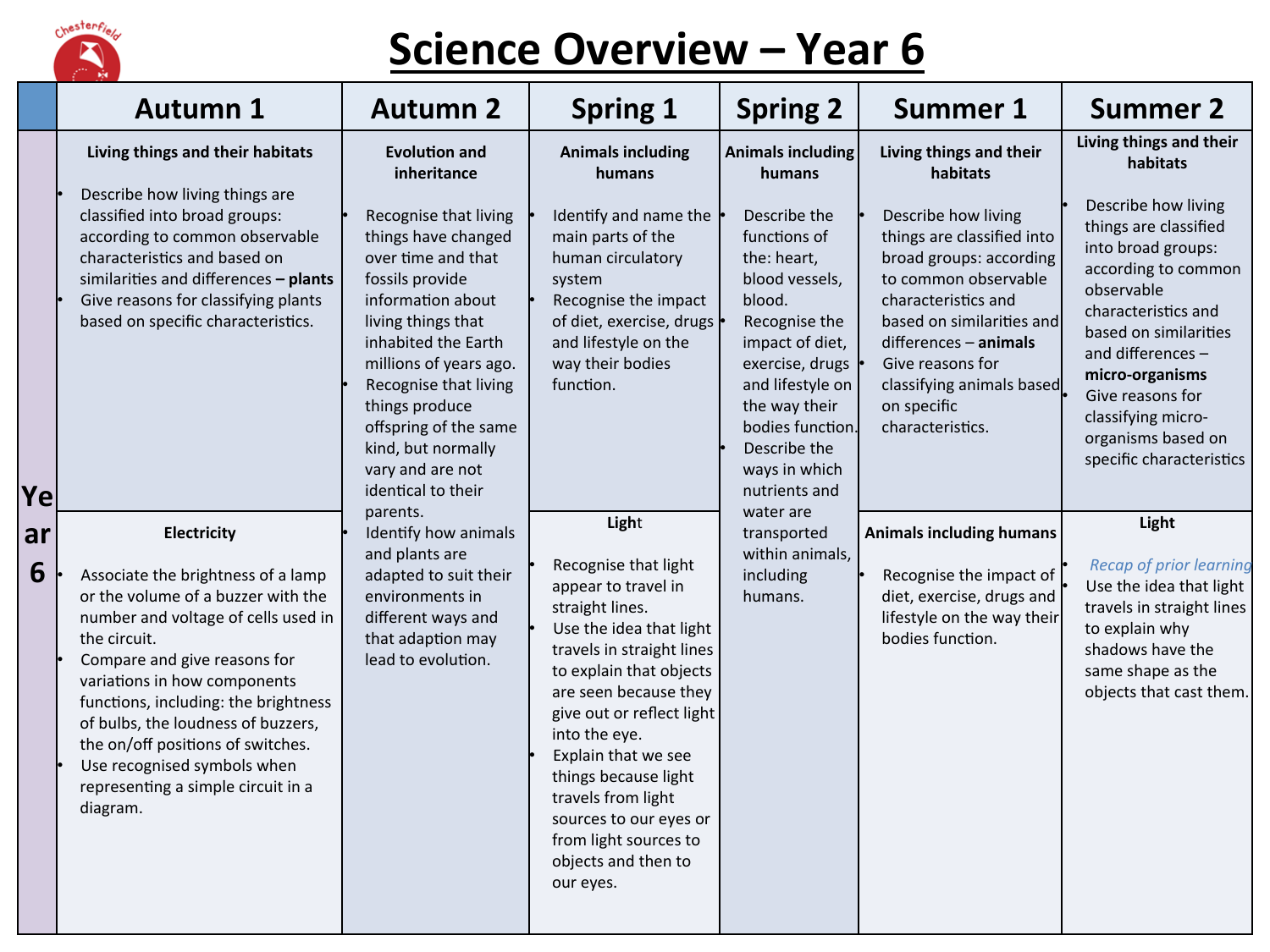

Horizontal - year group links Vertical – within science topics Diagonal - different year group links

| mary School       | Autumn 1 (1)                                                                                                                                                                      | Autumn 2 (2)                                                                                                                                         | Spring $1(3)$                                                                                                                                                                  | Spring 2 (4)                                                                                                                                                                                 | Summer 1 (5)                                                                                                                                                                                                                                             | Summer 2 (6)                                                                                                                                                                                             |
|-------------------|-----------------------------------------------------------------------------------------------------------------------------------------------------------------------------------|------------------------------------------------------------------------------------------------------------------------------------------------------|--------------------------------------------------------------------------------------------------------------------------------------------------------------------------------|----------------------------------------------------------------------------------------------------------------------------------------------------------------------------------------------|----------------------------------------------------------------------------------------------------------------------------------------------------------------------------------------------------------------------------------------------------------|----------------------------------------------------------------------------------------------------------------------------------------------------------------------------------------------------------|
| Year 1            | Animals including humans (humans)<br><b>Plants</b>                                                                                                                                | <b>Seasonal Change</b><br>Animals including humans                                                                                                   | <b>Everyday materials</b><br><b>D&amp;T 1:3</b><br><b>Seasonal changes</b><br>Science 1:2                                                                                      | <b>Seasonal changes</b><br><b>Science 1:2, 1:3</b><br><b>Everyday materials</b><br>Science 1:3<br><b>D&amp;T 1:3</b>                                                                         | Animals including humans (not<br>humans)<br>Science 1:2<br>Seasonal changes<br>Science 1:2, 1:3, 1:4<br>Geography 1:5                                                                                                                                    | <b>Plants</b><br>Science 1:1<br><b>Seasonal changes</b><br>Science 1:2, 1:3, 1:4, 1:5<br>Geography 1:5                                                                                                   |
| Year <sub>2</sub> | Uses of everyday materials<br>Science 1:3, 1:4<br><b>D&amp;T1:3</b><br>Living things and their habitats<br>Science 1:1, 1:2, 1:5, 1:6                                             | Animals including humans<br>(humans)<br><b>D&amp;T 1:2</b><br><b>D&amp;T 2:1</b><br><b>Plants</b><br><b>Science 1:1, 1:6</b>                         | Living things and their habitats<br>Science 1:1, 1:2, 1:5, 1:6<br><b>Science 2:1, 2:2</b><br>Geography 1:5                                                                     | Animals including humans<br>(animals)<br><b>Science 1:2, 1:5</b><br>Science 2:2<br><b>Plants</b><br>Science 1:1, 1:6<br><b>Science 2:2, 2:3</b>                                              | Living things and their habitats<br>Science 1:1, 1:2, 1:5, 1:6<br>Science 2:1, 2:2, 2:3<br>Geography 1:5<br>Geography 2:4<br><b>Plants</b><br><b>Science 1:1. 1:6</b><br>Science 2:2, 2:3, 2:4                                                           | Uses of everyday materials<br>Science 1:3, 1:4<br>Science 2:1<br><b>D&amp;T1:3</b><br><b>D&amp;T 2:6</b><br><b>History 2:5</b><br><b>Plants</b><br><b>Science 1:1, 1:6</b><br>Science 2:2, 2:3, 2:4, 2:5 |
| <b>Year 3</b>     | <b>Rocks</b><br><b>Science 2:1, 2:6</b>                                                                                                                                           | Light<br>Science 1:1<br><b>Plants</b><br>Science 1:1, 1:6, 2:2, 2:3, 2:4,<br>2:5, 2:6                                                                | Animals including humans (muscles<br>and skeleton)                                                                                                                             | <b>Plants</b><br>Science 1:1, 1:6, 2:2, 2:3, 2:4, 2:5,<br>2:6<br>Science 3:2<br><b>Animals including humans</b><br>(nutrition)<br><b>D&amp;T 3:4</b><br><b>Science 2:2, 2:4</b>              | Light<br>Science 1:1<br>Science 3:2<br><b>Plants</b><br>Science 1:1, 1:6, 2:2, 2:3, 2:4,<br>2:5, 2:6<br><b>Science 3:2, 3:4</b>                                                                                                                          | <b>Forces and Magnets</b><br><b>Science 2:1, 2:6</b><br><b>D&amp;T 3:6</b>                                                                                                                               |
| Year <sub>4</sub> | Living things and their habitats<br>Science 2:3, 2:5, 3:4<br>Geography 1:5, 2:4, 2:6<br><b>States of matter</b><br>Science 1:4, 2:1, 2:6                                          | Animals including humans<br>Science 1:1, 2:2, 2:4, 3:4                                                                                               | Electricity<br><b>Science 3:2, 3:5</b><br>Living things and their habitats<br>Science 2:3, 2:5, 3:4<br>Science 4:1<br>Geography 1:5, 2:4, 2:6<br><b>Geography 4:2</b>          | Sound<br>Science 1:1                                                                                                                                                                         | Living things and their habitats<br>Science 1:1, 1:6, 2:2, 2:3, 2:4,<br>2:5, 2:6, 3:2, 3:4, 3:5<br><b>Science 4:1, 4:3</b><br>Geography 1:5, 2:4, 2:6<br><b>Geography 4:2</b>                                                                            | Animals including humans (food chains)<br><b>Science 2:3. 2:5</b>                                                                                                                                        |
| <b>Year 5</b>     | Living things and their habitats<br>Science 1:6, 2:2, 2:4, 2:6, 3:2, 3:4, 3:5,<br>4:5<br>Properties and changes of materials<br>Science 1:3, 1:4, 2:1, 2:6, 3:5, 3:6, 4:1,<br>4:3 | Living things and their habitats<br>Science 2:3, 2:4, 3:4, 4:5<br><b>Science 5:1</b><br><b>Forces</b><br>Science 2:1, 2:6, 3:6<br><b>D&amp;T 5:2</b> | <b>Forces</b><br>Science 2:1, 2:6, 3:6<br><b>Science 5:2</b><br><b>D&amp;T 5:2</b><br>Living things and their habitat<br>Science 2:3, 2:4, 3:4, 4:5<br><b>Science 5:1, 5:2</b> | <b>Earth and space</b><br>Science 1:2, 1:3, 1:4, 1:5, 1:6, 3:2,<br>3:5<br><b>Science 5:2, 5:3</b><br>Living things and their habitats<br>Science 2:3, 2:4, 3:4, 4:5<br>Science 5:1, 5:2, 5:3 | Living things and their habitats<br>Science 2:2, 2:3, 2:4, 3:4, 4:5<br>Science 5:1, 5:2, 5:3, 5:4<br>Properties and changes of<br>materials<br>Science 1:3, 1:4, 2:1, 2:6, 3:5,<br>3:6, 4:1, 4:3<br><b>Science 5:1</b>                                   | Animals including humans<br>Science 2:2, 2:4, 3:3, 3:4                                                                                                                                                   |
| Year <sub>6</sub> | Living things and their habitats<br>Science 1:1, 1:6, 3:2, 3:5, 4:5<br>Electricity<br><b>Science 4:3</b><br><b>D&amp;T4:6</b>                                                     | <b>Evolution and inheritance</b><br>Science 2:2, 2:3, 2:4, 2:5, 3:4, 4:1,<br>4:3, 4:5<br>Geography 5:6                                               | Animals including humans<br>Science 1:1, 2:2, 2:4, 3:3, 3:4, 5:6<br>D&T 1:2,2:31 3:4, 4:2, 5:1<br><b>D&amp;T 6:1</b><br>Light<br>Science 1:1, 3:2, 3:5                         | Animals including humans<br>Science 1:1, 2:2, 2:4, 3:3, 3:4, 5:6<br>Science 6:3<br>D&T 1:2,2:31 3:4, 4:2, 5:1<br><b>D&amp;T 6:1</b>                                                          | Living things and their habitats<br>Science 1:2, 1:5, 3:3, 4:5, 5:1,<br>5:2, 5:3, 5:4, 5:5<br>Science 6:1<br>Animals including humans<br>Science 1:1, 2:2, 2:4, 3:3, 3:4,<br>5:6<br>Science 6:3, 6:4<br>D&T 1:2,2:31 3:4, 4:2, 5:1<br><b>D&amp;T 6:1</b> | Living things and their habitats<br><b>Science 6:1, 6:5</b><br>Light<br>Science 1:1, 3:2, 3:5<br>Science 6:3                                                                                             |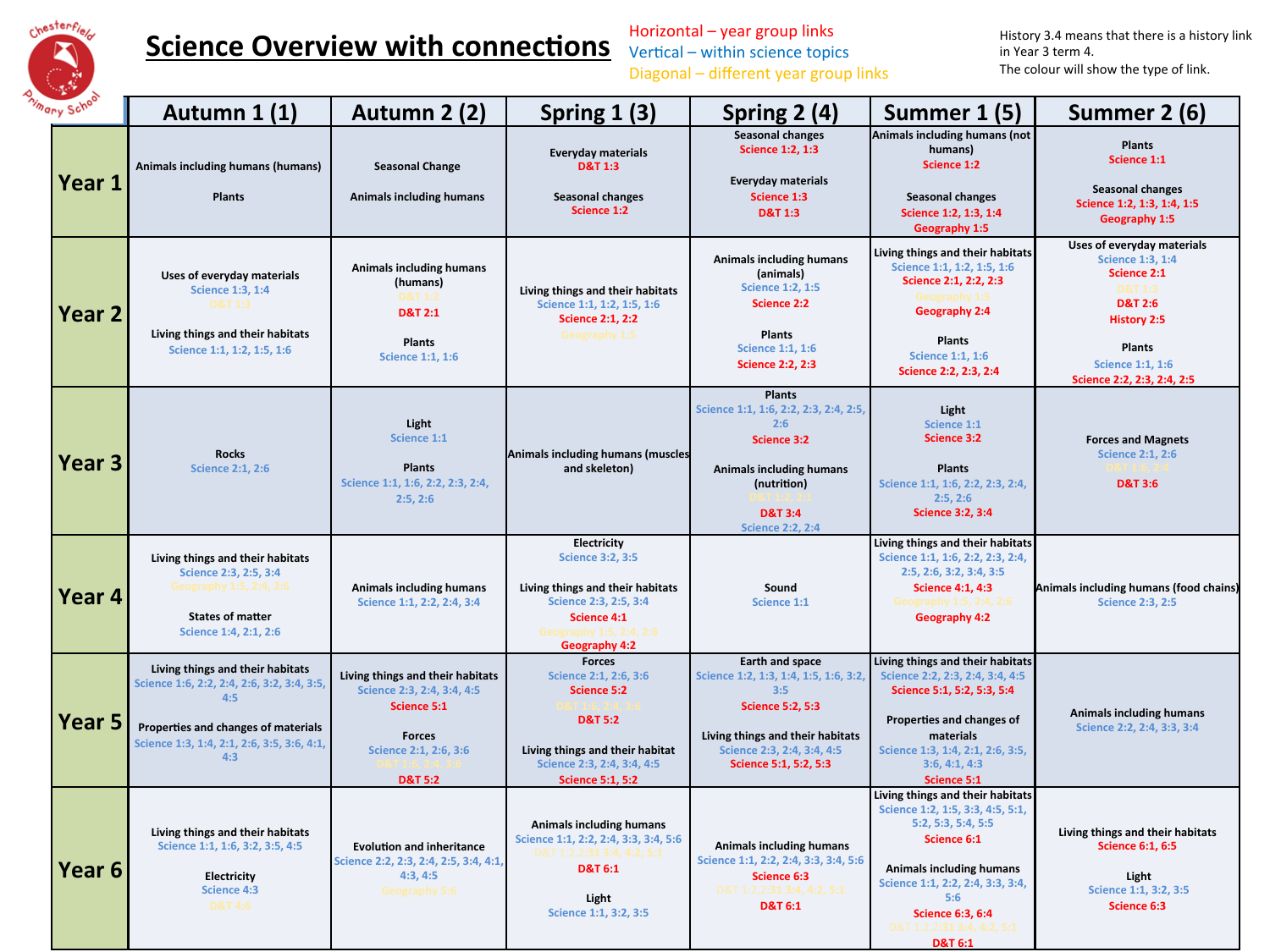

Horizontal  $-$  year group links Vertical – within science topics Diagonal - different year group links

| any School        | Autumn 1 (1)                                                                                                     | Autumn 2 (2)                                                                                                               | Spring $1(3)$                                                                                                                                                                                            | Spring $2(4)$                                                                                                                                   | Summer 1 (5)                                                                                                                                                                                                                                                                            | Summer 2 (6)                                                                                                                                                                                                                                                                                                   |
|-------------------|------------------------------------------------------------------------------------------------------------------|----------------------------------------------------------------------------------------------------------------------------|----------------------------------------------------------------------------------------------------------------------------------------------------------------------------------------------------------|-------------------------------------------------------------------------------------------------------------------------------------------------|-----------------------------------------------------------------------------------------------------------------------------------------------------------------------------------------------------------------------------------------------------------------------------------------|----------------------------------------------------------------------------------------------------------------------------------------------------------------------------------------------------------------------------------------------------------------------------------------------------------------|
| Year 1            | Animals including humans (humans)<br><b>Plants</b>                                                               | <b>Seasonal Change</b><br>Animals including humans                                                                         | <b>Everyday materials</b><br><b>Science 1:3</b><br>Seasonal changes<br>Science 1:2                                                                                                                       | Seasonal changes<br>Science 1:2, 1:3<br><b>Everyday materials</b><br>Science 1:3                                                                | Animals including humans (not<br>humans)<br>Science 1:2<br>Seasonal changes<br>Science 1:2, 1:3, 1:4<br>Geography 1:5                                                                                                                                                                   | <b>Plants</b><br>Science 1:1<br><b>Seasonal changes</b><br>Science 1:2, 1:3, 1:4, 1:5<br>Geography 1:5                                                                                                                                                                                                         |
|                   |                                                                                                                  |                                                                                                                            | D&T link (1:3)<br>Structures-designing playground<br>equipment.                                                                                                                                          | D&T link (1:3)<br>Structures-designing playground<br>equipment.                                                                                 | Geography link (1:5)<br>Identify seasonal and daily<br>weather patterns in the UK and<br>the location of hot and cold<br>areas of the world in relation to<br>the Equator and the North and<br>South Poles.                                                                             | Geography link (1:5)<br>Identify seasonal and daily weather<br>patterns in the UK and the location of<br>hot and cold areas of the world in<br>relation to the Equator and the North<br>and South Poles.                                                                                                       |
| Year <sub>2</sub> | Uses of everyday materials<br>Science 1:3, 1:4<br>Living things and their habitats<br>Science 1:1, 1:2, 1:5, 1:6 | Animals including humans<br>(humans)<br><b>D&amp;T 2:1</b><br><b>Plants</b><br>Science 1:1, 1:6                            | Living things and their habitats<br>Science 1:1, 1:2, 1:5, 1:6<br><b>Science 2:1, 2:2</b>                                                                                                                | <b>Animals including humans</b><br>(animals)<br>Science 1:2, 1:5<br>Science 2:2<br><b>Plants</b><br>Science 1:1, 1:6<br><b>Science 2:2, 2:3</b> | Living things and their habitats<br>Science 1:1, 1:2, 1:5, 1:6<br>Science 2:1, 2:2, 2:3<br>Geography 2:4<br><b>Plants</b><br><b>Science 1:1, 1:6</b><br>Science 2:2, 2:3, 2:4                                                                                                           | Uses of everyday materials<br>Science 1:3, 1:4<br><b>Science 2:1</b><br><b>D&amp;T 2:6</b><br><b>History 2:5</b><br><b>Plants</b><br>Science 1:1, 1:6<br>Science 2:2, 2:3, 2:4, 2:5                                                                                                                            |
|                   | D&T link (1:3)<br>Structures-designing playground<br>equipment.                                                  | D&T link (1:2)<br>Food technology - fruit platter<br>(healthy eating)<br>D&T link (2:1)<br>Food technology - healthy wraps | Geography link (1:5)<br>Identify seasonal and daily weather<br>patterns in the UK and the location<br>of hot and cold areas of the world in<br>relation to the Equator and the<br>North and South Poles. |                                                                                                                                                 | Geography link (1:5)<br>Identify seasonal and daily<br>weather patterns in the UK and<br>the location of hot and cold<br>areas of the world in relation to<br>the Equator and the North and<br>South Poles.<br>Geography link (2:4)<br>Name and locate the world's<br>seven continents. | History link (Great fire of London 2:5)<br>Events beyond living memory that are<br>significantly nationally.<br>Significant historical events, people and<br>places in their own locality.<br>D&T link (1:3)<br>Structures-designing playground<br>equipment.<br><b>D&amp;T link (2:6)</b><br>Textiles-puppets |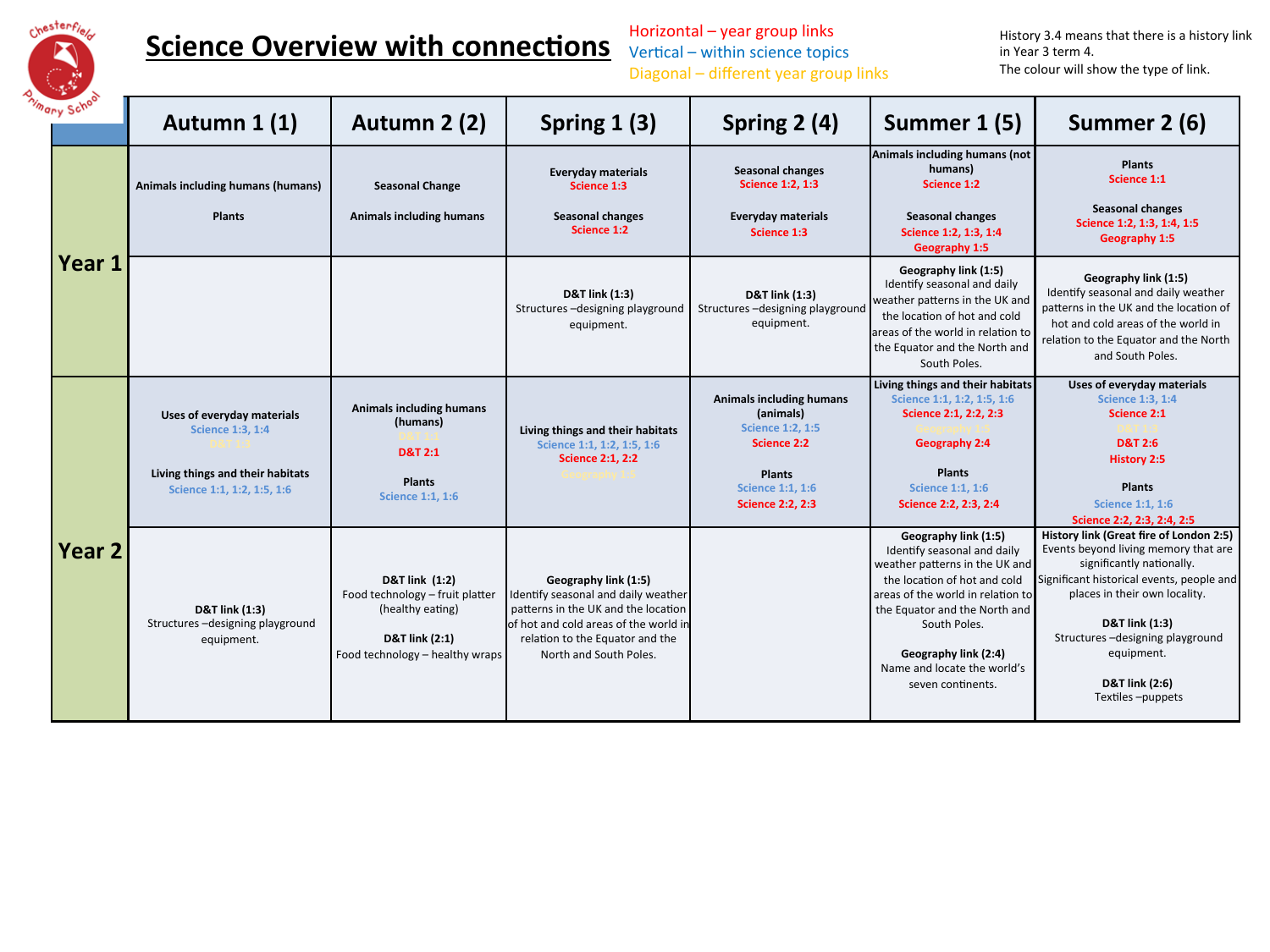

Horizontal - year group links Vertical – within science topics Diagonal - different year group links

| ary Schoo'    | Autumn 1 (1)                                                                                                                                                                                                                                                                                                                                                                                                                                  | Autumn 2 (2)                                                                          | Spring $1(3)$                                                                                                                                                                                                                                                                                                                                                                                                                                                                                                                                                                                            | Spring 2 (4)                                                                                                                                                             | Summer 1 (5)                                                                                                                                                                                                                                                                                                                                                                                                                                                                                                                                                                                                                     | Summer 2 (6)                                                                            |
|---------------|-----------------------------------------------------------------------------------------------------------------------------------------------------------------------------------------------------------------------------------------------------------------------------------------------------------------------------------------------------------------------------------------------------------------------------------------------|---------------------------------------------------------------------------------------|----------------------------------------------------------------------------------------------------------------------------------------------------------------------------------------------------------------------------------------------------------------------------------------------------------------------------------------------------------------------------------------------------------------------------------------------------------------------------------------------------------------------------------------------------------------------------------------------------------|--------------------------------------------------------------------------------------------------------------------------------------------------------------------------|----------------------------------------------------------------------------------------------------------------------------------------------------------------------------------------------------------------------------------------------------------------------------------------------------------------------------------------------------------------------------------------------------------------------------------------------------------------------------------------------------------------------------------------------------------------------------------------------------------------------------------|-----------------------------------------------------------------------------------------|
| <b>Year 3</b> | <b>Rocks</b><br><b>Science 2:1, 2:6</b>                                                                                                                                                                                                                                                                                                                                                                                                       | Light<br>Science 1:1<br><b>Plants</b><br>Science 1:1, 1:6, 2:2, 2:3, 2:4,<br>2:5, 2:6 | Animals including humans (muscles<br>and skeleton)                                                                                                                                                                                                                                                                                                                                                                                                                                                                                                                                                       | <b>Plants</b><br>Science 1:1, 1:6, 2:2, 2:3, 2:4, 2:5,<br>2:6<br>Science 3:2<br>Animals including humans<br>(nutrition)<br><b>D&amp;T 3:4</b><br><b>Science 2:2, 2:4</b> | Light<br>Science 1:1<br><b>Science 3:2</b><br><b>Plants</b><br>Science 1:1, 1:6, 2:2, 2:3, 2:4, 2:5,<br>2:6<br><b>Science 3:2, 3:4</b>                                                                                                                                                                                                                                                                                                                                                                                                                                                                                           | <b>Forces and Magnets</b><br><b>Science 2:1, 2:6</b><br><b>D&amp;T 3:6</b>              |
|               |                                                                                                                                                                                                                                                                                                                                                                                                                                               |                                                                                       |                                                                                                                                                                                                                                                                                                                                                                                                                                                                                                                                                                                                          | D&T link (1:2)<br>Food technology - fruit platter<br>(healthy eating)<br>D&T link (2:1)                                                                                  |                                                                                                                                                                                                                                                                                                                                                                                                                                                                                                                                                                                                                                  | D&T link (1:6)<br>Sliders and levers<br>D&T link (2:4)<br>Mechanisms - wheels and axles |
|               |                                                                                                                                                                                                                                                                                                                                                                                                                                               |                                                                                       |                                                                                                                                                                                                                                                                                                                                                                                                                                                                                                                                                                                                          | Food technology - healthy wraps<br>D&T link (3:4)<br>Food technology - healthy savoury<br>tarts                                                                          |                                                                                                                                                                                                                                                                                                                                                                                                                                                                                                                                                                                                                                  | D&T link (3:6)<br>Mechanical systems - levers and<br>linkages                           |
|               | Living things and their habitats<br>Science 2:3, 2:5, 3:4<br><b>States of matter</b><br>Science 1:4, 2:1, 2:6                                                                                                                                                                                                                                                                                                                                 | Animals including humans<br>Science 1:1, 2:2, 2:4, 3:4                                | Electricity<br>Science 3:2, 3:5<br>Living things and their habitats<br>Science 2:3, 2:5, 3:4<br><b>Science 4:1</b><br><b>Geography 4:2</b>                                                                                                                                                                                                                                                                                                                                                                                                                                                               | Sound<br>Science 1:1                                                                                                                                                     | Living things and their habitats<br>Science 1:1, 1:6, 2:2, 2:3, 2:4, 2:5<br>2:6, 3:2, 3:4, 3:5<br><b>Science 4:1, 4:3</b><br>Geography 4:2                                                                                                                                                                                                                                                                                                                                                                                                                                                                                       | Animals including humans (food<br>chains)<br><b>Science 2:3, 2:5</b>                    |
| Year 4        | Geography link (1:5)<br>Identify seasonal and daily weather<br>patterns in the UK and the location of<br>hot and cold areas of the world in<br>relation to the Equator and the North<br>and South Poles.<br>Geography link (2:4)<br>Name and locate the world's seven<br>continents.<br>Geography link (2:6)<br>Name and locate the world's five<br>oceans.<br>Use basic geography vocabulary to refer<br>to key physical and human features. |                                                                                       | Geography link (1:5)<br>Identify seasonal and daily weather<br>patterns in the UK and the location<br>of hot and cold areas of the world ir<br>relation to the Equator and the<br>North and South Poles.<br>Geography link (2:4)<br>Name and locate the world's seven<br>continents.<br>Geography link (2:6)<br>Name and locate the world's five<br>oceans.<br>Use basic geography vocabulary to<br>refer to key physical and human<br>features.<br>Geography link (4:2)<br>Describe and understand the key<br>aspects of physical geography<br>including climate zones, biomes and<br>vegetation belts. |                                                                                                                                                                          | Geography link (1:5)<br>Identify seasonal and daily<br>weather patterns in the UK and<br>the location of hot and cold areas<br>of the world in relation to the<br>Equator and the North and South<br>Poles.<br>Geography link (2:4)<br>Name and locate the world's<br>seven continents.<br>Geography link (2:6)<br>Name and locate the world's five<br>oceans.<br>Use basic geography vocabulary to<br>refer to key physical and human<br>features.<br>d human features.<br>Geography link (4:2)<br>Describe and understand the key<br>aspects of physical geography<br>including climate zones, biomes<br>and vegetation belts. |                                                                                         |